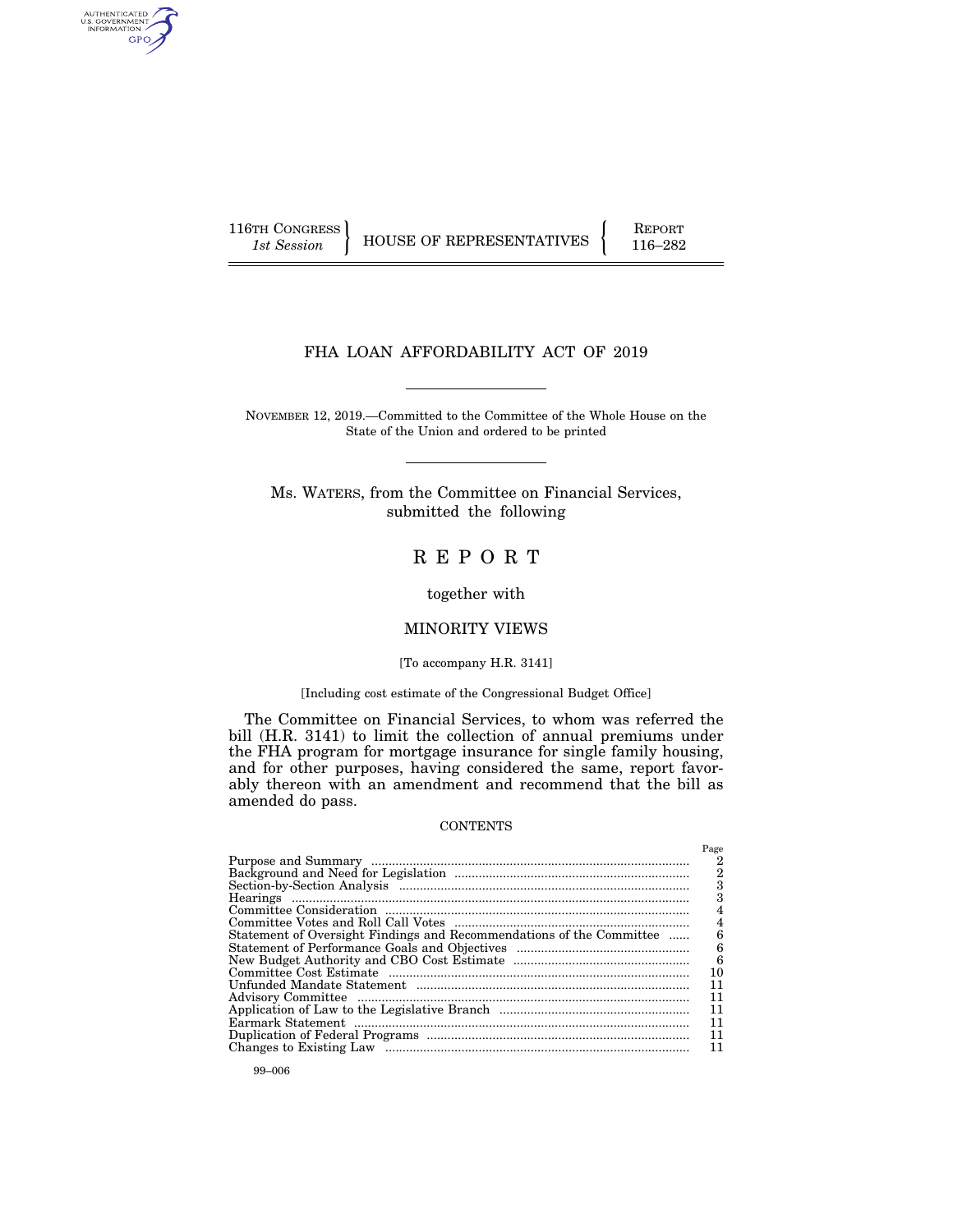The amendment is as follows:

Strike all after the enacting clause and insert the following:

#### **SECTION 1. SHORT TITLE.**

This Act may be cited as the "FHA Loan Affordability Act of 2019".

**SEC. 2. ANNUAL PREMIUMS.** 

(a) IN GENERAL.—Paragraph (2) of section 203(c) of the National Housing Act (12 U.S.C.  $1709(c)(2)$  is amended—

 $(1)$  in subparagraph  $(B)$ -

(A) in clause (i), by striking "For any" and inserting "Subject to subparagraph (D), for any"; and<br>(B) in clause (ii), by striking "For any" and inserting "Subject to subpara-

graph (D), for any

 $(2)$  in subparagraph  $(C)(i)$ , by striking "In addition" and inserting "Subject to subparagraph (D), in addition''; and

 $(3)$  by adding at the end the following new subparagraph:

''(D) The Secretary may not collect any annual premiums under this para-graph with respect to a mortgage at any time that the remaining insured principal balance (excluding the portion of the remaining balance attributable to the premium collected under subparagraph (A)) is 78 percent or less than the lower of (i) the sales price of the dwelling at the sale in connection with which the mortgage was made, or (ii) the appraised value of the dwelling at the time of the origination of the mortgage.''.

(b) APPLICABILITY.—The amendments made by subsection (a) of this section shall apply with respect only to mortgages insured by the Secretary of Housing and Urban Development after the date of the enactment of this Act.

#### PURPOSE AND SUMMARY

On June 5, 2019, Representative Dean Phillips introduced H.R. 3141, the "FHA Loan Affordability Act," a bill that repeals the requirement that Federal Housing Administration (FHA) borrowers pay mortgage insurance premiums for the life of the loan and reinstates the FHA's previous policy of requiring borrowers to pay premiums until the outstanding principal balance reaches 78 percent of the original home value.

#### BACKGROUND AND NEED FOR LEGISLATION

Under current law, private mortgage insurers are required to cancel premiums once the outstanding principal balance reaches 78 percent of the original home value.<sup>1</sup> Prior to 2013, FHA was aligned with the private mortgage insurance industry in charging premiums only until the outstanding principal balance reached 78 percent of the original home value. On June 3, 2013, the FHA began requiring its borrowers to pay mortgage insurance premiums for the life of the loan.<sup>2</sup> As a result, FHA borrowers, who are disproportionately low income, minority, and first-time homebuyers, may pay more in premiums over time than non-FHA borrowers.

FHA contends that the change in its policy was consistent with its efforts to strengthen the Mutual Mortgage Insurance Fund (MMIF), which had dipped below the statutorily mandated capital ratio of 2 percent during Fiscal Year (FY) 2009 in the wake of the financial crisis. However, FHA has reached and exceeded the capital ratio requirement for four consecutive years, beginning in FY 2015, and is in strong financial health.3

<sup>1</sup>Section 3, Homeowners Protection Act of 1998, Pub. Law 105–216, 12 USC 4902(b) 2 U.S. Department of Housing and Urban Development, Mortgagee Letter 2013–04, January

<sup>31, 2013. 3</sup>FHA, ''Annual Report to Congress Regarding the Financial Status of the Mutual Mortgage Insurance Fund,'' FY 2018.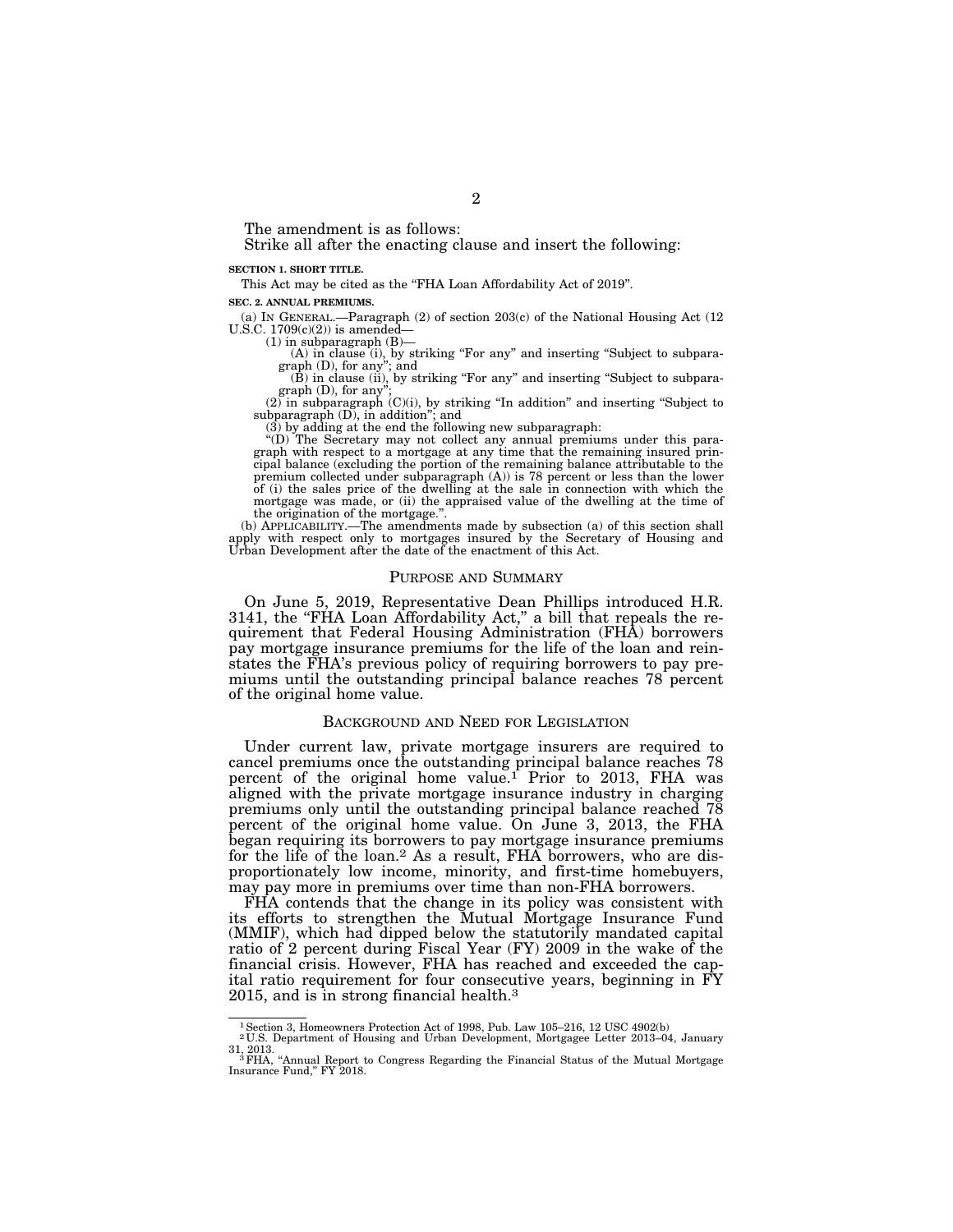While refinancing an FHA loan once it reaches the 78 percent threshold is an option that enables borrowers to avoid paying annual premiums, refinancing may not make sense if interest rates are significantly higher than the loan's current rate. Refinancing also involves substantial transaction costs that not all families can afford. To the extent that FHA borrowers with the financial means may opt to refinance out of FHA loans, this trend could negatively affect the financial strength of the MMIF because borrowers with lower credit risks would leave the portfolio. In fact, after FHA instituted its life of loan policy in 2013, its loan retention rate fell from about 50 percent to a current rate of 15 percent.4

The following organizations support this bill: The National Association of Realtors (NAR), the National Association of Real Estate Brokers (NAREB), the National Association of Hispanic Real Estate Professionals (NAHREP), the Community Home Lenders Association (CHLA), the National Consumer Law Center (NCLC) (on behalf of its low-income clients), the National Housing Conference (NHC), the National Community Reinvestment Coalition (NCRC), and the California Reinvestment Coalition (CRC).

#### SECTION-BY-SECTION ANALYSIS

#### *Section 1. Short title*

This section states that the title of the bill is the "FHA Loan Affordability Act of 2019.''

### *Section 2. Annual premiums*

This section prohibits the Secretary of HUD from collecting annual mortgage insurance premiums from borrowers whose remaining insured principal balance is at or below 78 percent of either the sale price of the home when the mortgage was made, or the appraised home value at the time of mortgage origination, whichever is lower.

#### **HEARINGS**

For the purposes of section 103(i) of H. Res. 6 for the 116th Congress, the Committee on Financial Services held a hearing to consider a draft version of H.R. 3141 entitled, ''A Review of the State of and Barriers to Minority Homeownership'' on May 8, 2019. Testifying before the Committee were Alanna McCargo, Vice President, Housing Finance Policy, the Urban Institute; Nikitra Bailey, Executive Vice President, Center for Responsible Lending; Joseph Nery, Partner, Nery & Richardson LLC and Past President of the National Association of Hispanic Real Estate Professionals (NAHREP), current National Board Member; Jeffrey Hicks, President, National Association of Real Estate Brokers; Carmen Castro-Conroy, Managing Counselor, Montgomery County, Housing Initiative Partnership, Inc.; JoAnne Poole, 2019 Vice Chair, Multicultural Real Estate Leadership Advisory Group, National Association of Realtors; and Joel Griffith, Research Fellow, Financial Regulations, the Heritage Foundation

<sup>4</sup> National Mortgage News, ''Opinion: Holistic approach needed to fix vital federal mortgage programs,'' May 17, 2019.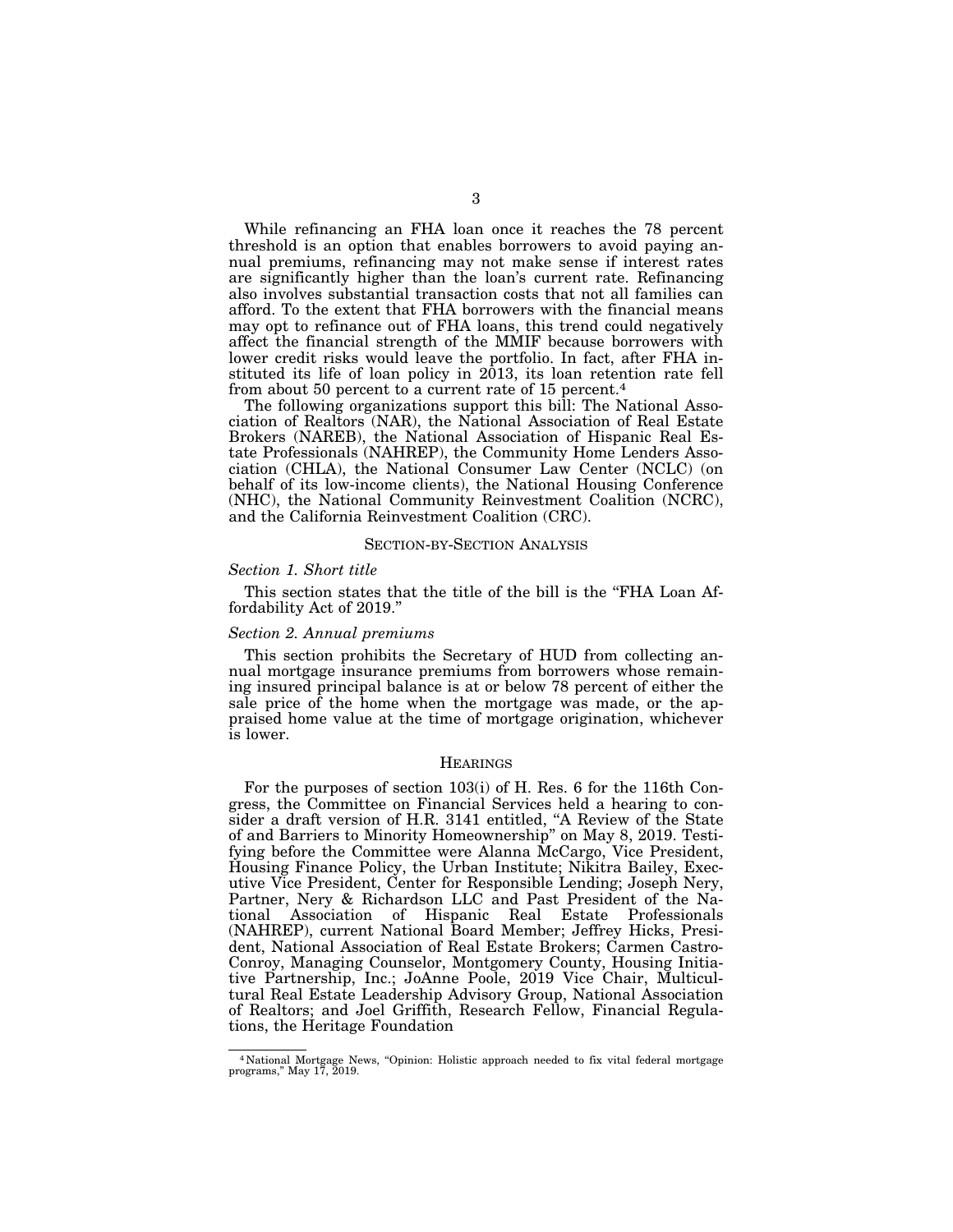# COMMITTEE CONSIDERATION

The Committee on Financial Services met in open session on June 11, 2019 and ordered H.R. 3141 to be reported favorably to the House with an amendment in the nature of a substitute by a vote of 34 yeas and 25 nays, a quorum being present.

# COMMITTEE VOTES AND ROLL CALL VOTES

In compliance with clause 3(b) of rule XIII of the Rules of the House of Representatives, the Committee advises that the following roll call votes occurred during the Committee's consideration of H.R. 3141.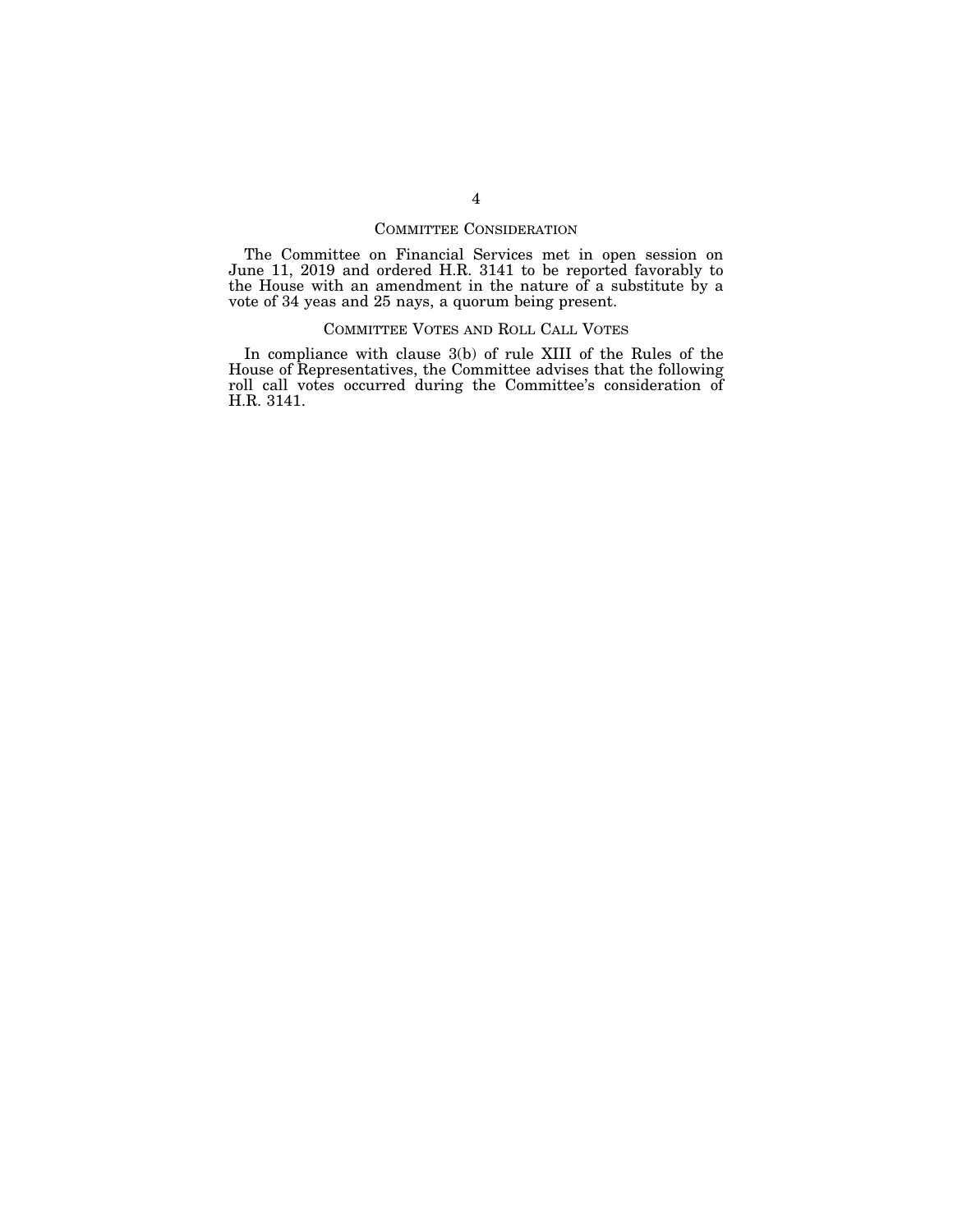| Present | Representatives             | Ayes                    | <b>Nays</b>             |
|---------|-----------------------------|-------------------------|-------------------------|
|         | Ms. Waters, Chairwoman      | X                       |                         |
|         | Mrs. Maloney                | $\overline{x}$          |                         |
|         | Ms. Velázquez               | X                       |                         |
|         | Mr. Sherman                 | $\overline{\mathbf{x}}$ |                         |
|         | Mr. Meeks                   | X                       |                         |
|         | Mr. Clay                    | $\overline{\mathbf{x}}$ |                         |
|         | Mr. Scott                   | $\overline{\mathbf{x}}$ |                         |
|         | Mr. Green                   | X                       |                         |
|         | Mr. Cleaver                 | X                       |                         |
|         | Mr. Perlmutter              | $\overline{\mathbf{x}}$ |                         |
|         | Mr. Himes                   | $\overline{x}$          |                         |
|         | Mr. Foster                  | $\overline{\mathbf{x}}$ |                         |
|         | Mrs. Beatty                 | $\overline{x}$          |                         |
|         | Mr. Heck<br>Mr. Vargas      | X<br>$\overline{x}$     |                         |
|         | Mr. Gottheimer              | X                       |                         |
|         | Mr. Gonzalez (TX)           | $\overline{\mathbf{x}}$ |                         |
|         | Mr. Lawson                  | x                       |                         |
|         | Mr. San Nicolas             |                         |                         |
|         | Ms. Tlaib                   | X                       |                         |
|         | Ms. Porter                  | $\overline{\mathbf{x}}$ |                         |
|         | Ms. Axne                    | X                       |                         |
|         | Mr. Casten                  | $\overline{x}$          |                         |
|         | Ms. Pressley                | $\overline{\mathbf{x}}$ |                         |
|         | Mr. McAdams                 | $\overline{x}$          |                         |
|         | Ms. Ocasio-Cortez           | X                       |                         |
|         | Ms. Wexton                  | $\overline{\mathbf{x}}$ |                         |
|         | Mr. Lynch                   | $\overline{\mathbf{x}}$ |                         |
|         | Ms. Gabbard                 | $\overline{\mathbf{x}}$ |                         |
|         | Ms. Adams                   | $\overline{x}$          |                         |
|         | Ms. Dean                    | $\overline{x}$          |                         |
|         | Mr. Garcia (IL)             | $\overline{\mathbf{x}}$ |                         |
|         | Ms. Garcia (TX)             | $\overline{\mathbf{x}}$ |                         |
|         | Mr. Phillips                | X                       |                         |
| 33      | Mr. McHenry, Ranking Member |                         |                         |
|         |                             |                         | X                       |
|         | Ms. Wagner                  |                         | X                       |
|         | Mr. King                    |                         | X                       |
|         | Mr. Lucas                   |                         | $\overline{\mathbf{x}}$ |
|         | Mr. Posey                   | $\overline{\mathbf{x}}$ |                         |
|         | Mr. Luetkemeyer             |                         | X                       |
|         | Mr. Huizenga                |                         | $\overline{\mathbf{x}}$ |
|         | Mr. Duffy                   |                         | $\overline{\mathbf{x}}$ |
|         | Mr. Stivers                 |                         | Х                       |
|         | Mr. Barr                    |                         | X                       |
|         | Mr. Tipton                  |                         | X                       |
|         | Mr. Williams                |                         | X                       |
|         | Mr. Hill                    |                         | X                       |
|         | Mr. Emmer                   |                         | X                       |
|         | Mr. Zeldin                  |                         | X                       |
|         | Mr. Loudermilk              |                         | X                       |
|         | Mr. Mooney                  |                         | X                       |
|         | Mr. Davidson                |                         | ķ                       |
|         | Mr. Budd                    |                         | $\overline{\mathbf{x}}$ |
|         | Mr. Kustoff                 |                         | X                       |
|         |                             |                         |                         |
|         | Mr. Hollingsworth           |                         | X                       |
|         | Mr. Gonzalez (OH)           |                         | X                       |
|         | Mr. Rose                    |                         | $\overline{\mathbf{x}}$ |
|         | Mr. Steil                   |                         | x                       |
|         | Mr. Gooden                  |                         | $\overline{\mathbf{x}}$ |
|         | Mr. Riggleman               |                         | X                       |
| 26      |                             |                         |                         |

**Committee on Financial Services**<br>Full Committee<br>116th Congress (1st Session)

Date: 6/11/2019

Measure \_ HR 3141 as amended

Vote on Final passage

Offered by: Phillips

| Agreed<br>tro | Yes | IN0  | Prsnt | Wdm  |
|---------------|-----|------|-------|------|
| Voice<br>Vote |     | Ayes |       | Nays |

 $\overline{a}$ 

| Record |       |
|--------|-------|
| Vote   |       |
|        | 34-25 |
|        |       |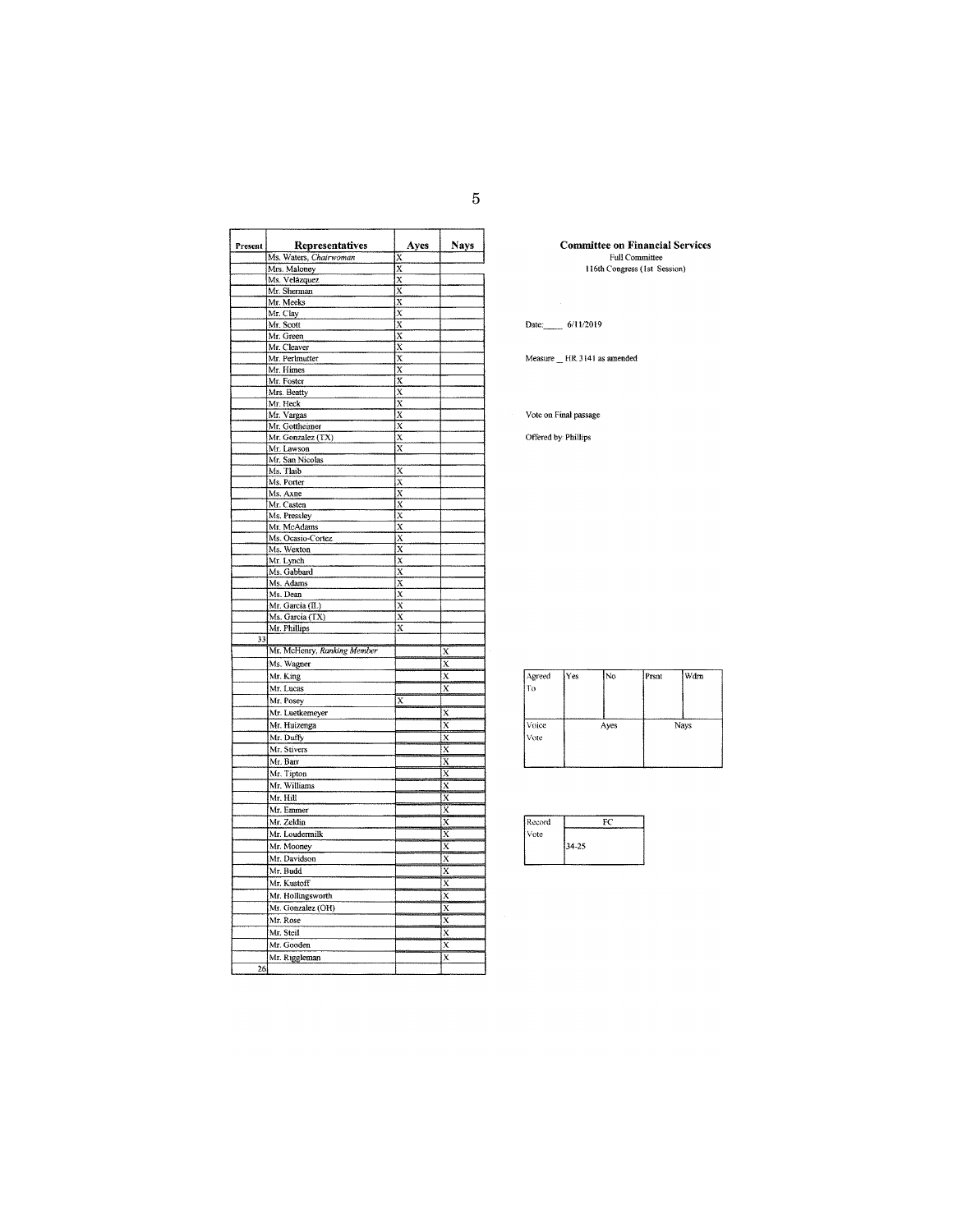# STATEMENT OF OVERSIGHT FINDINGS AND RECOMMENDATIONS OF THE COMMITTEE

In compliance with clause  $3(c)(1)$  of rule XIII and clause  $2(b)(1)$ of rule X of the Rules of the House of Representatives, the Committee's oversight findings and recommendations are reflected in the descriptive portions of this report.

#### STATEMENT OF PERFORMANCE GOALS AND OBJECTIVES

Pursuant to clause (3)(c) of rule XIII of the Rules of the House of Representatives, the goals of H.R. 3141 are to make FHA loans for affordable by repealing the requirement that FHA borrowers pay mortgage insurance premiums for the life of the loan and reinstating the FHA's previous policy of requiring borrowers to pay premiums until the outstanding principal balance reaches 78 percent of the original home value.

#### NEW BUDGET AUTHORITY AND CBO COST ESTIMATE

Pursuant to clause  $3(c)(2)$  of rule XIII of the Rules of the House of Representatives and section 308(a) of the Congressional Budget Act of 1974, and pursuant to clause 3(c)(3) of rule XIII of the Rules of the House of Representatives and section 402 of the Congressional Budget Act of 1974, the Committee has received the following estimate for H.R. 3141 from the Director of the Congressional Budget Office:

U.S. CONGRESS,<br>CONGRESSIONAL BUDGET OFFICE, Washington, DC, June 28, 2019.

Hon. MAXINE WATERS,

*Chairwoman, Committee on Financial Services, House of Representatives, Washington, DC.* 

DEAR MADAM CHAIRWOMAN: The Congressional Budget Office has prepared the enclosed cost estimate for H.R. 3141, the FHA Loan Affordability Act of 2019.

If you wish further details on this estimate, we will be pleased to provide them. The CBO staff contact is Robert Reese. Sincerely,

MARK P. HADLEY (For Phillip L. Swagel, Director).

Enclosure.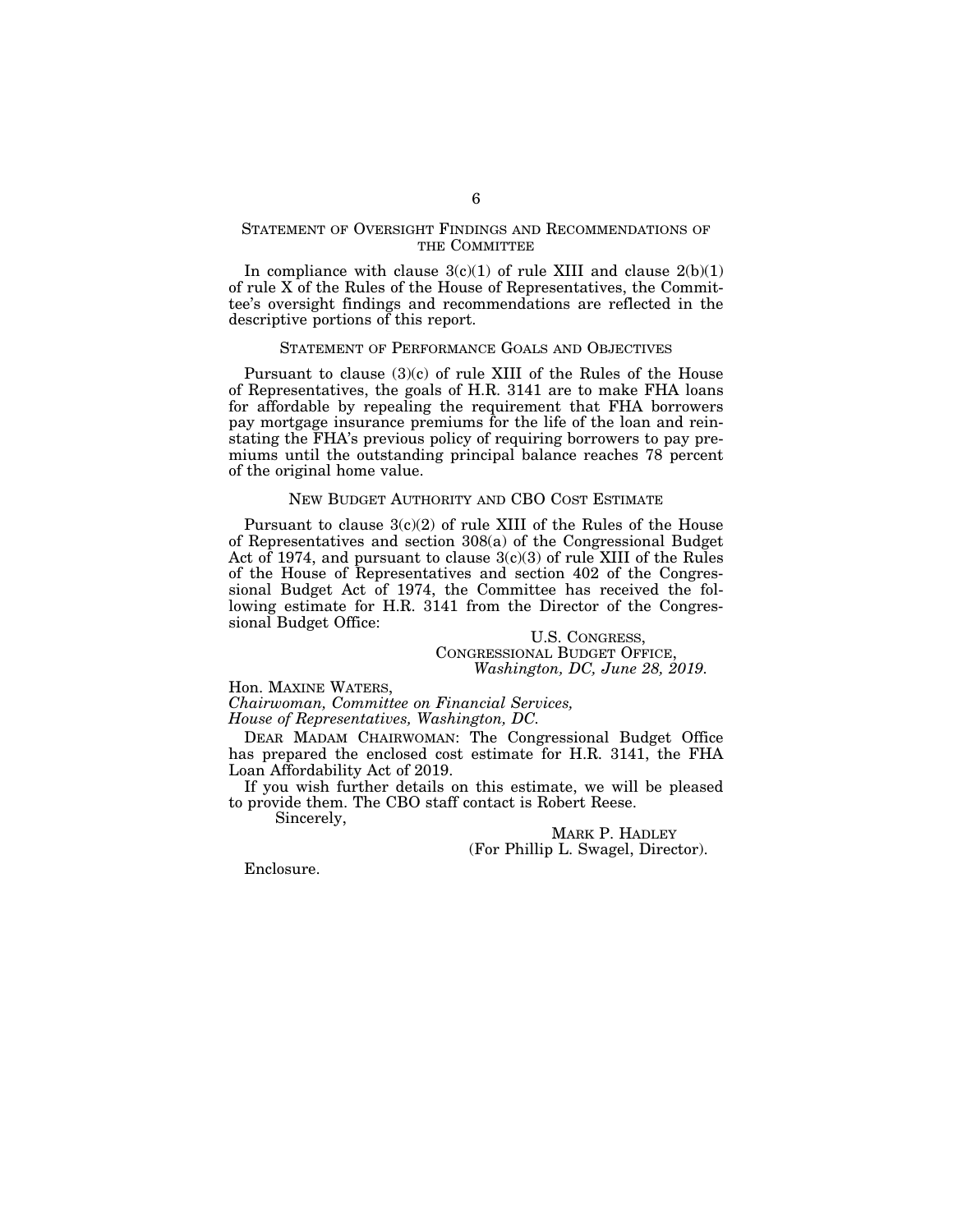|                                                                                                                                                                                                                           |          | At a Glance                                                                                                                                                                                                                                                                                                                   |           |  |  |  |
|---------------------------------------------------------------------------------------------------------------------------------------------------------------------------------------------------------------------------|----------|-------------------------------------------------------------------------------------------------------------------------------------------------------------------------------------------------------------------------------------------------------------------------------------------------------------------------------|-----------|--|--|--|
| H.R. 3141, FHA Loan Affordability Act of 2019<br>As ordered reported by the House Committee on Financial Services on June 11, 2019                                                                                        |          |                                                                                                                                                                                                                                                                                                                               |           |  |  |  |
| By Fiscal Year, Millions of Dollars                                                                                                                                                                                       | 2019     | 2019-2024                                                                                                                                                                                                                                                                                                                     | 2019-2029 |  |  |  |
| <b>Direct Spending (Outlays)</b>                                                                                                                                                                                          | $\Omega$ | ٥                                                                                                                                                                                                                                                                                                                             | 0         |  |  |  |
| Revenues                                                                                                                                                                                                                  | 0        | 0                                                                                                                                                                                                                                                                                                                             | 0         |  |  |  |
| Deficit Effect                                                                                                                                                                                                            | 0        | n                                                                                                                                                                                                                                                                                                                             | n         |  |  |  |
| <b>Spending Subject to</b><br><b>Appropriation (Outlays)</b>                                                                                                                                                              | 0        | 13,910                                                                                                                                                                                                                                                                                                                        | n.e.      |  |  |  |
| Statutory pay-as-you-go<br>procedures apply?                                                                                                                                                                              | No       | <b>Mandate Effects</b>                                                                                                                                                                                                                                                                                                        |           |  |  |  |
| Increases on-budget deficits in any                                                                                                                                                                                       |          | Contains intergovernmental mandate?                                                                                                                                                                                                                                                                                           | No        |  |  |  |
| of the four consecutive 10-year<br>periods beginning in 2030?                                                                                                                                                             | No       | Contains private-sector mandate?                                                                                                                                                                                                                                                                                              | No        |  |  |  |
| $ne = not estimated$ .                                                                                                                                                                                                    |          |                                                                                                                                                                                                                                                                                                                               |           |  |  |  |
| The bill would<br>when the mortgage was issued<br>Apply that requirement to mortgages insured after enactment of H.R. 3141<br>Estimated budgetary effects would primarily stem from<br>٠<br>National Mortgage Association |          | . Require the Federal Housing Administration to end a borrower's annual mortgage insurance premiums when<br>the outstanding mortgage principal balance falls below 78 percent of the property value that was determined<br>Reducing the insurance premiums collected by the Federal Housing Administration and the Government |           |  |  |  |
| Areas of significant uncertainty include<br>under the bill                                                                                                                                                                |          | • Accurately projecting how demand for Federal Housing Administration mortgage insurance would change                                                                                                                                                                                                                         |           |  |  |  |
|                                                                                                                                                                                                                           |          | Detailed estimate begins on the next page.                                                                                                                                                                                                                                                                                    |           |  |  |  |

Bill summary: H.R. 3141 would require the Federal Housing Administration (FHA) to stop charging annual mortgage insurance premiums to borrowers whose outstanding principal balance falls below 78 percent of what the property's value was at the time of the mortgage origination (such a ratio is commonly referred to as a loan to value ratio or LTV). The changes made by the bill would affect mortgages insured by FHA after enactment of H.R. 3141.

Estimated federal cost: The estimated budgetary effect of H.R. 3141 is shown in Table 1. The costs of the legislation fall within budget function 370 (commerce and housing credit).

TABLE 1.—ESTIMATED INCREASES IN SPENDING SUBJECT TO APPROPRIATION UNDER H.R. 3141

|                         | By fiscal year, millions of dollars- |       |       |       |       |        |           |
|-------------------------|--------------------------------------|-------|-------|-------|-------|--------|-----------|
|                         | 2019                                 | 2020  | 2021  | 2022  | 2023  | 2024   | 2019-2024 |
| FHA Insurance:          |                                      |       |       |       |       |        |           |
| Estimated Authorization | 0                                    | 2.260 | 2.590 | 2.950 | 3.160 | 3.410  | 14.370    |
|                         | 0                                    | 2.260 | 2.590 | 2.950 | 3.160 | 3.410  | 14.370    |
| Ginnie Mae:             |                                      |       |       |       |       |        |           |
| Estimated Authorization | 0                                    | $-95$ | $-80$ | $-90$ | $-95$ | $-100$ | $-460$    |
| Estimated Outlays       | N                                    | $-95$ | $-80$ | $-90$ | $-95$ | $-100$ | $-460$    |
| Total Changes: a        |                                      |       |       |       |       |        |           |
| Estimated Authorization | 0                                    | 2.165 | 2.510 | 2.860 | 3.065 | 3.310  | 13.910    |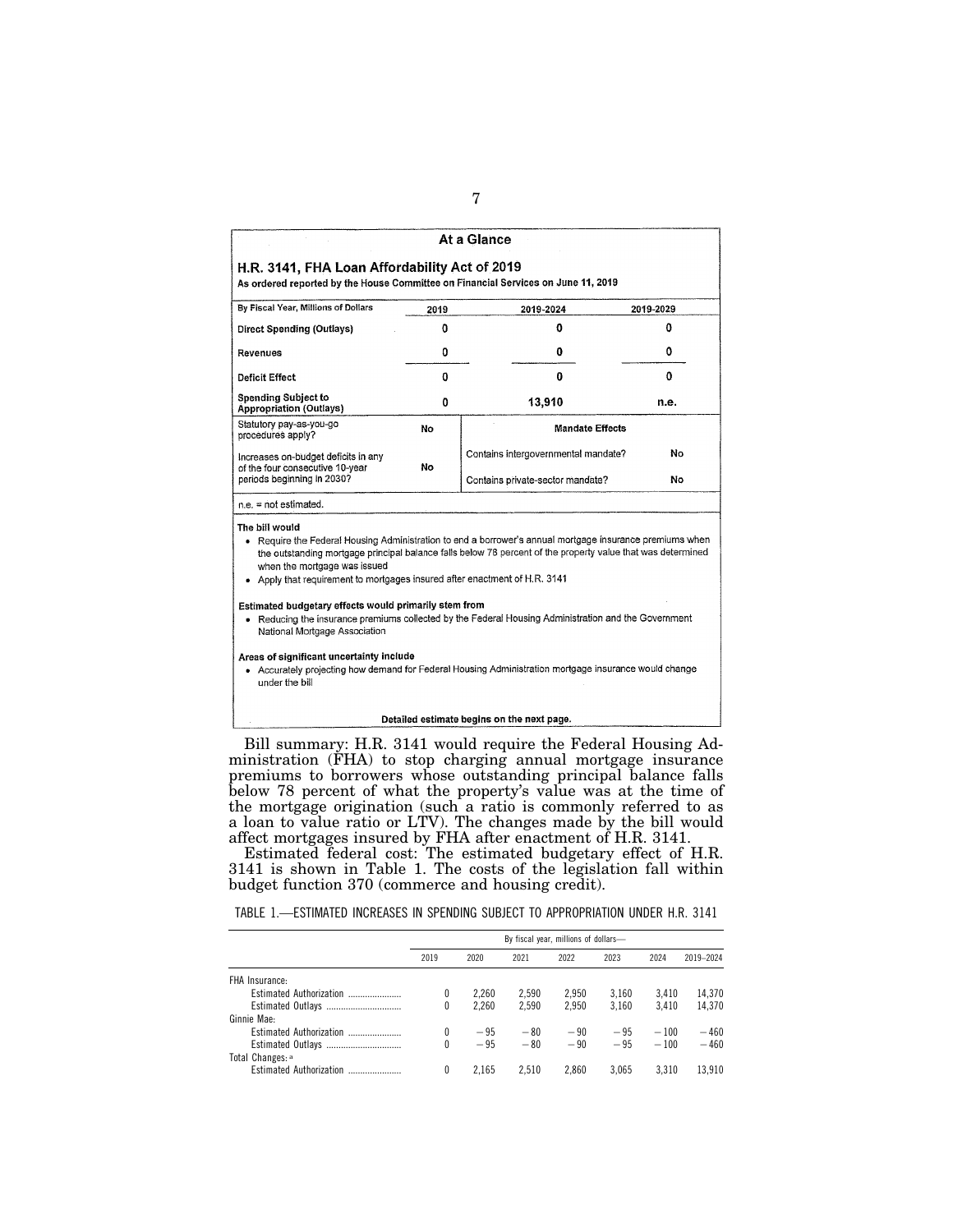#### TABLE 1.—ESTIMATED INCREASES IN SPENDING SUBJECT TO APPROPRIATION UNDER H.R. 3141—Continued

|                   | By fiscal year, millions of dollars- |       |       |       |       |       |           |
|-------------------|--------------------------------------|-------|-------|-------|-------|-------|-----------|
|                   | 2019                                 | 2020  | 2021  | 2022  | 2023  | 2024  | 2019-2024 |
| Estimated Outlays |                                      | 2.165 | 2.510 | 2.860 | 3.065 | 3.310 | 13.910    |

FHA = Federal Housing Administration; Ginnie Mae = Government National Mortgage Association

Using the fair-value approach, cB0 estimates that implementing H.R. 3141 would increase costs to FHA and Ginnie Mae by \$20.7 billion<br>over the 2020–2024 period. As shown in the table, using a FCRA approach, CB0 estimates th

Basis of estimate: For this estimate, CBO assumes that H.R. 3141 will be enacted near the end of fiscal year 2019 before fiscal year 2020 appropriations for FHA have been enacted but late enough in the year that it will not apply to mortgage guarantees made in 2019. If H.R. 3141 were enacted after 2020 appropriations were completed it would increase direct spending. For this estimate, CBO also assumes that future appropriation acts will authorize FHA to increase the amount of mortgage guarantees it provides by an amount sufficient to meet the increased demand for mortgage guarantees under the bill.

Background: FHA provides mortgage insurance for the purchase, refinance, and rehabilitation of single-family homes and charges up-front and annual premiums to mortgagors. Those premiums are classified in the budget as offsetting collections, and reduce spending subject to appropriation. Under current law, FHA requires borrowers to pay annual mortgage insurance premiums for the life of the loan for mortgages that have initial LTVs greater than 90 percent. For mortgages with initial LTVs less than 90 percent, borrowers must pay annual premiums for the first 11 years of the mortgage term.

To estimate the budgetary effects of loan guarantees, CBO uses the methodology specified in the Federal Credit Reform Act (FCRA). On that basis, CBO estimates that the net present value of the premiums collected by FHA for all mortgage guarantees under current law will exceed the cost of any default losses on the insured loans in each year. 1 Currently, CBO estimates that FHA's insurance program will have a subsidy rate of  $-2.69$  percent in 2020. A negative subsidy occurs when the net present value of all premiums charged for a loan guarantee is greater than the estimated default costs associated with that guarantee.

The Government National Mortgage Association (Ginnie Mae) guarantees securities backed by pools of mortgages that are insured by federal agencies such as FHA. Typically, 93 percent of FHA mortgages are pooled into mortgage-backed securities (MBSs) and guaranteed by Ginnie Mae in the first few months after they are originated. In exchange for the Ginnie Mae guarantee, issuers pay a fee on the pooled mortgages that back those securities. CBO estimates that the net present value of the fees collected by Ginnie Mae will exceed the cost of any default losses on those securities in each year. Using the methodology specified in FCRA, CBO esti-

 $1$  A present value expresses a flow of past and future income or payments as a single amount received or paid at a specific time. The value depends on the rate of interest, known as the discount rate, used to translate p budgetary effects for FHA's guarantees are calculated under procedures specified in FCRA. Under FCRA, projected future cash flows are discounted to the present using interest rates on Treasury Securities.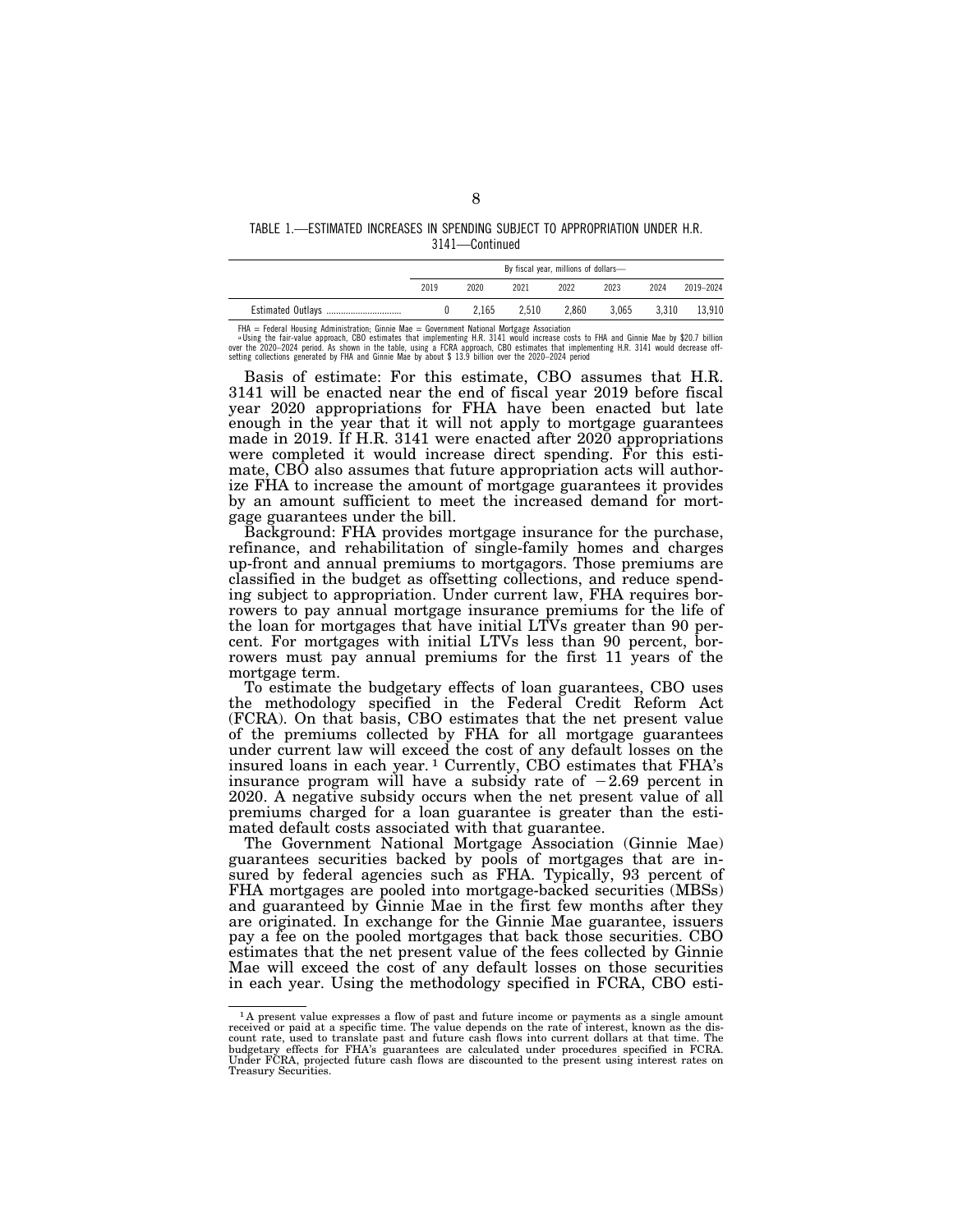mates that Ginnie Mae's MBS program will have a subsidy rate of ¥0.29 percent in 2020.

Spending subject to appropriation: CBO estimates that implementing H.R. 3141 would increase discretionary spending by reducing the offsetting collections attributed to FHA mortgage insurance by about \$14.4 billion over the 2020–2024 period. The bill also would increase Ginnie Mae's offsetting collections by \$460 million over that same period—leading to a net increase in discretionary spending of \$13.9 billion over the 2020–2024 period.

FHA Insurance. CBO estimates that enacting H.R. 3141 would have two effects on the FHA program. First by limiting the time period that annual premiums can be charged, H.R. 3141 would lower the lifetime collections of premiums that FHA would receive from many borrowers. Under current law the majority of FHA mortgages for newly purchased properties will reach an LTV of 78 percent after about 11 years and FHA guarantees of refinanced mortgages will reach that level more quickly. Accounting for the shorter period of time that such annual premiums would be charged, CBO estimates that implementing H.R. 3141 would increase FHA's mortgage insurance program's subsidy rate to  $-1.38$ percent in 2020. Over the 2021–2024 period CBO estimates that the FHA subsidy rate would increase by a commensurate amount relative to our current law projections in each year.

Second, CBO estimates that limiting the period that FHA could charge annual premiums would increase demand for FHA mortgage insurance relative to mortgages backed by private mortgage insurance and result in a surge in refinancing of existing FHA mortgages. Using information about the change in demand for FHA guaranteed mortgages that stemmed from previous changes to annual premiums, CBO estimates that implementing H.R. 3141 would shift about \$160 billion worth of mortgage volume from the private market to FHA over the 2020–2024 period. For comparison, in 2018 FHA guaranteed mortgages worth \$209 billion and CBO estimates that the private market guaranteed about \$280 billion worth of mortgages. Furthermore, CBO estimates there also would be a one-time increase in refinancings of FHA mortgages issued prior to enactment of H.R. 3141 so that those borrowers could receive the more favorable insurance premium treatment. Using information on refinancing practices associated with prior FHA rate changes, CBO estimates that implementing H.R. 3141 would lead to an increase in such refinancing totaling \$10 billion in 2020.

Taking into account the estimated increase in both subsidy rate and volume of FHA insured mortgages, CBO estimates that implementing H.R. 3141 would decrease discretionary offsetting collections (and thus increase discretionary costs) from the FHA mortgage insurance program by about \$14.4 billion over the 2020–2024 period.

Ginnie Mae. The estimated increase in FHA loan volume would increase the amount of mortgages that could be securitized by Ginnie Mae. Under H.R. 3141, CBO estimates that 93 percent of the additional FHA mortgages would be included in Ginnie Mae's MBS program. Because H.R. 3141 would not change the fees charged by Ginnie Mae, CBO's estimated subsidy rate for Ginnie Mae  $(-0.29$  percent over the 2020–2024 period) would not change. CBO expects that Ginnie Mae would guarantee 93 percent of the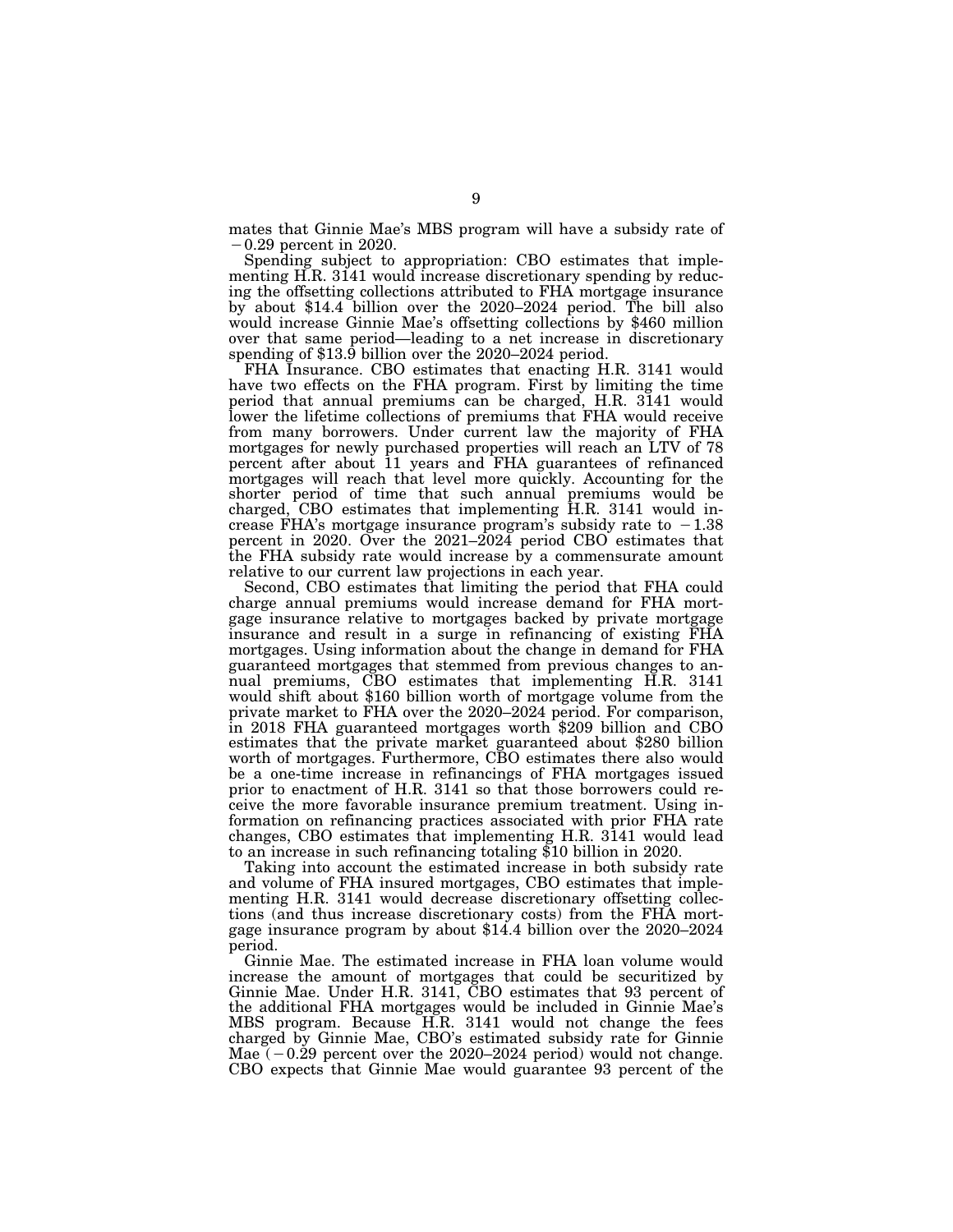\$170 billion worth of additional FHA loan volume that CBO estimates would occur over the 2020–2024 period under the bill. On that basis, CBO estimates that implementing the bill would increase offsetting collections (and thus reduce discretionary costs) from Ginnie Mae's MBS program by \$460 million over the 2020– 2024 period.

Uncertainty: This estimate is uncertain because it is hard to predict how responsive the demand for FHA insurance would be to the changes made by H.R. 3141. If the lower premiums under the bill would increase demand for FHA mortgages by more than CBO estimates, there would be a larger increase in volume and the cost of H.R. 3141 would be lower. Conversely, if the lower premiums affected demand to a lesser extent than CBO estimates, there would be a smaller increase in volume and a higher cost to H.R. 3141.

Alternative budgetary treatment: The estimated cost of H.R. 3141 depends on the method used to calculate the subsidy rate for mortgages insured by FHA. Under current law, the budgetary effects of FHA's mortgage insurance program are measured in the budget according to the procedures established in FCRA. However, as required by S. Con. Res 71, the Concurrent Resolution on the Budget for Fiscal Year 2018, CBO also has prepared a cost estimate for H.R. 3141 using a fair-value approach to estimating the budgetary effect on FHA.

The fair-value approach is an alternative to the approach specified in FCRA. Both approaches rely on the same projections of future cash flows for guarantee programs, and both account for the lifetime cost of the new guarantees made in a given year (including the expected cost of losses net of fees collected). The fair-value estimates differ from FCRA estimates by recognizing that the government's assumption of financial risk has a cost that exceeds the average amount of losses that would be expected from defaults. The higher financial risk is reflected in higher fees private entities charge for similar guarantees on the basis of market prices. In practice, the main difference between FCRA estimates and fairvalue estimates is the discount rate used to calculate the present value of estimated future guarantee costs and receipts. Fair-value estimates use higher discount rates that incorporate a premium for market risk.

Using the fair-value approach, CBO estimates that implementing H.R. 3141 would increase costs to FHA and Ginnie Mae by about \$20.7 billion over the 2020–2024 period.

Pay-As-You-Go considerations: None.

Increase in long-term deficits: None.

Mandates: None.

Estimate prepared by: Federal costs: Robert Reese; Mandates: Rachel Austin.

Estimate reviewed by: Kim P. Cawley, Chief, Natural and Physical Resources Cost Estimates Unit; H. Samuel Papenfuss, Deputy Assistant Director for Budget Analysis; Theresa Gullo, Assistant Director for Budget Analysis.

#### COMMITTEE COST ESTIMATE

Clause  $3(d)(1)$  of rule XIII of the Rules of the House of Representatives requires an estimate and a comparison of the costs that would be incurred in carrying out H.R. 3141. However, clause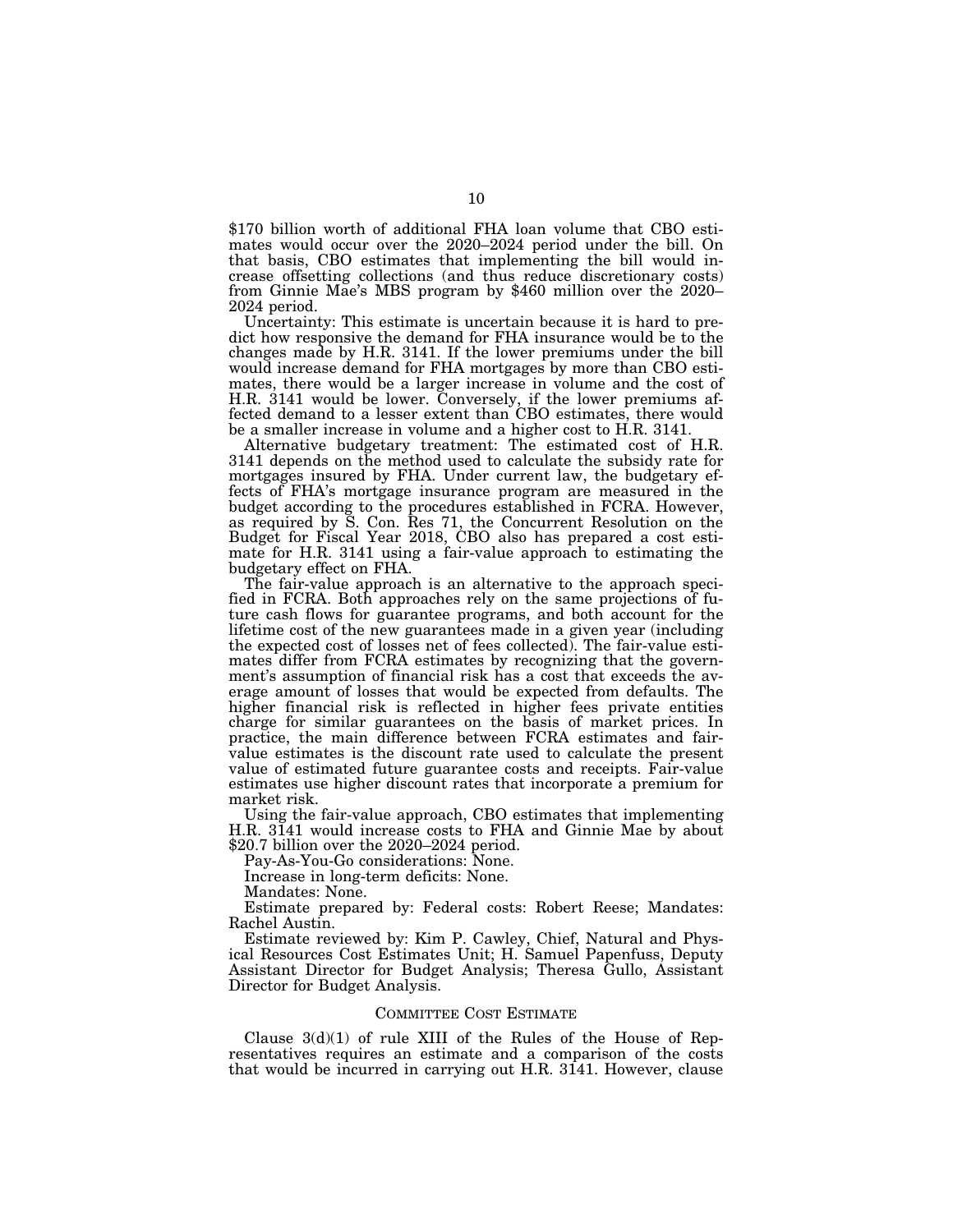$3(d)(2)(B)$  of that rule provides that this requirement does not apply when the committee has included in its report a timely submitted cost estimate of the bill prepared by the Director of the Congressional Budget Office under section 402 of the *Congressional Budget Act*.

### UNFUNDED MANDATE STATEMENT

Pursuant to Section 423 of the *Congressional Budget and Impoundment Control Act* (as amended by Section 101(a)(2) of the *Unfunded Mandates Reform Act*, Pub. L. 104–4), the Committee adopts as its own the estimate of federal mandates regarding H.R. 3141, as amended, prepared by the Director of the Congressional Budget Office.

## ADVISORY COMMITTEE

No advisory committees within the meaning of section 5(b) of the Federal Advisory Committee Act were created by this legislation.

# APPLICATION OF LAW TO THE LEGISLATIVE BRANCH

Pursuant to section 102(b)(3) of the *Congressional Accountability Act*, Pub. L. No. 104–1, H.R. 3141, as amended, does not apply to terms and conditions of employment or to access to public services or accommodations within the legislative branch.

## EARMARK STATEMENT

In accordance with clause 9 of rule XXI of the Rules of the House of Representatives H.R. 3141 does not contain any congressional earmarks, limited tax benefits, or limited tariff benefits as described in clauses  $9(e)$ ,  $9(f)$ , and  $9(g)$  of rule XXI.

#### DUPLICATION OF FEDERAL PROGRAMS

Pursuant to clause  $3(c)(5)$  of rule XIII of the Rules of the House of Representatives, the Committee states that no provision of H.R. 3141 establishes or reauthorizes a program of the Federal Government known to be duplicative of another federal program, a program that was included in any report from the Government Accountability Office to Congress pursuant to section 21 of Public Law 111–139, or a program related to a program identified in the most recent Catalog of Federal Domestic Assistance.

#### CHANGES TO EXISTING LAW

In compliance with clause 3(e) of rule XIII of the Rules of the House of Representatives, changes in existing law made by the bill, H.R. 3141, as reported, are shown as follows:

# CHANGES IN EXISTING LAW MADE BY THE BILL, AS REPORTED

In compliance with clause 3(e) of rule XIII of the Rules of the House of Representatives, changes in existing law made by the bill, as reported, are shown as follows (existing law proposed to be omitted is enclosed in black brackets, new matter is printed in italic, and existing law in which no change is proposed is shown in roman):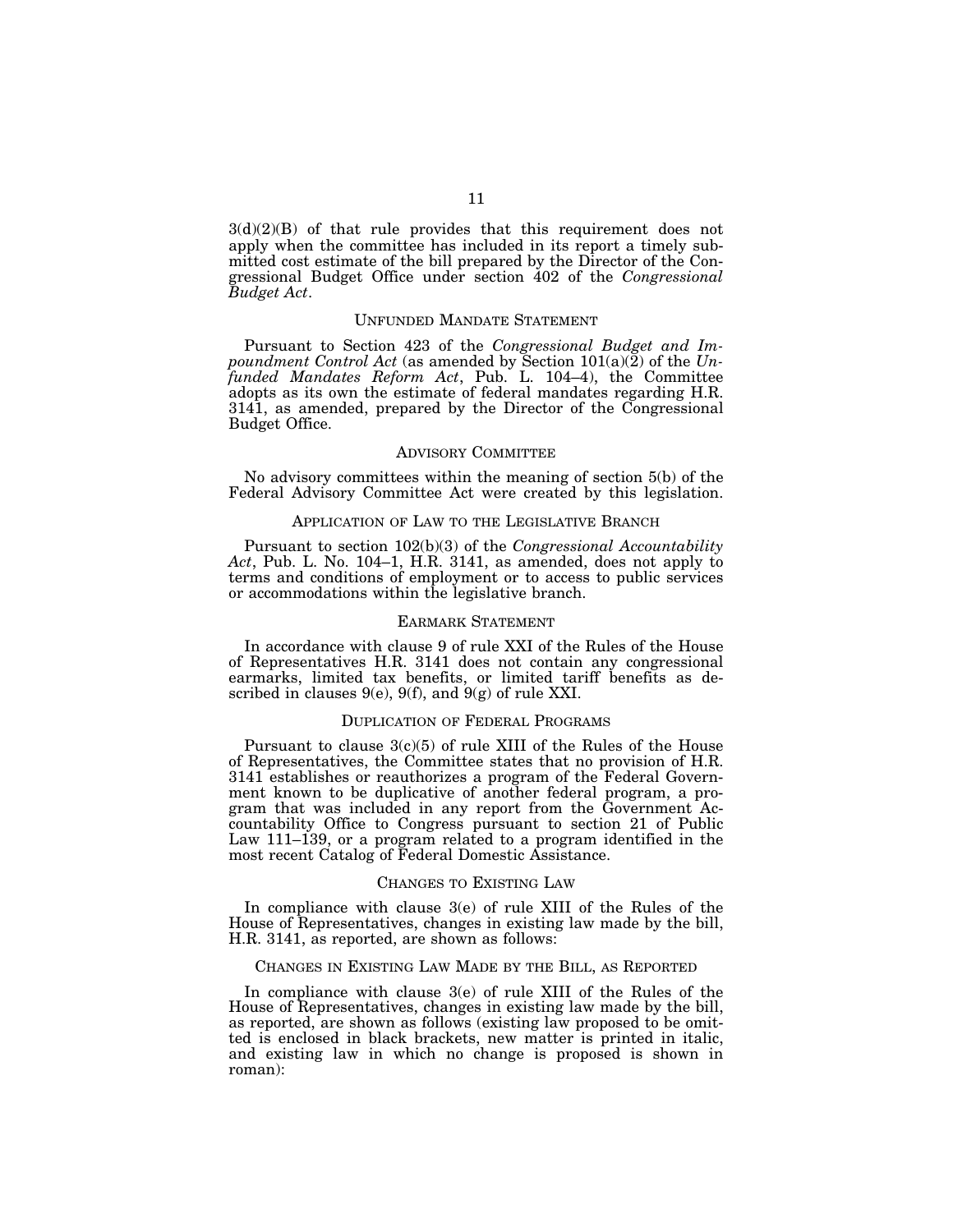# **NATIONAL HOUSING ACT**

\* \* \* \* \* \* \*

# TITLE II—MORTGAGE INSURANCE

\* \* \* \* \* \* \*

#### INSURANCE OF MORTGAGES

SEC. 203. (a) The Secretary is authorized, upon application by the mortgagee, to insure as hereinafter provided any mortgage offered to him which is eligible for insurance as hereinafter provided, and, upon such terms as the Secretary may prescribe, to make commitments for the insuring of such mortgages prior to the date of their execution or disbursement thereon.

(b) To be eligible for insurance under this section a mortgage shall comply with the following:

(1) Have been made to, and be held by, a mortgagee approved by the Secretary as responsible and able to service the mortgage properly.

(2) Involve a principal obligation (including such initial service charges, appraisal, inspection, and other fees as the Secretary shall approve) in an amount—

(A) not to exceed the lesser of—

(i) in the case of a 1-family residence, 115 percent of the median 1-family house price in the area, as determined by the Secretary; and in the case of a 2-, 3-, or 4-family residence, the percentage of such median price that bears the same ratio to such median price as the dollar amount limitation determined under the sixth sentence of section 305(a)(2) of the Federal Home Loan Mortgage Corporation Act (12 U.S.C. 1454(a)(2)) for a 2-, 3-, or 4-family residence, respectively, bears to the dollar amount limitation determined under such section for a 1-family residence; or

(ii) 150 percent of the dollar amount limitation determined under the sixth sentence of such section  $305(a)(2)$  for a residence of applicable size;

except that the dollar amount limitation in effect under this subparagraph for any size residence for any area may not be less than the greater of: (I) the dollar amount limitation in effect under this section for the area on October 21, 1998; or (II) 65 percent of the dollar amount limitation determined under the sixth sentence of such section  $305(a)(2)$  for a residence of the applicable size; and

(B) not to exceed 100 percent of the appraised value of the property.

For purposes of the preceding sentence, the term "area" means a metropolitan statistical area as established by the Office of Management and Budget; and the median 1-family house price for an area shall be equal to the median 1-family house price of the county within the area that has the highest such median price.

Notwithstanding any other provision of this paragraph, the amount which may be insured under this section may be in-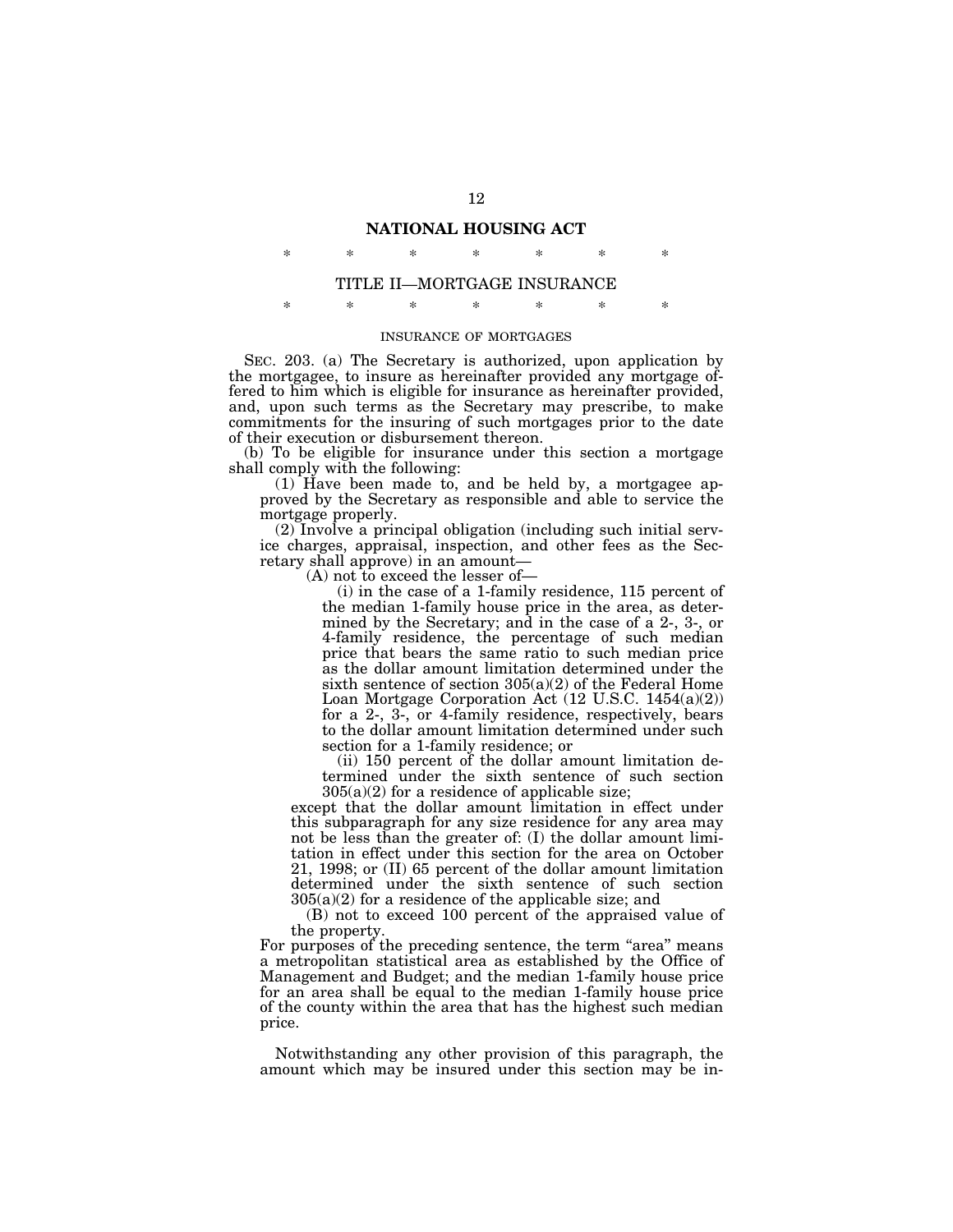creased by up to 20 percent if such increase is necessary to account for the increased cost of the residence due to the installation of a solar energy system (as defined in subparagraph (3) of the last paragraph of section 2(a) of this Act) therein.

Notwithstanding any other provision of this paragraph, the Secretary may not insure, or enter into a commitment to insure, a mortgage under this section that is executed by a firsttime homebuyer and that involves a principal obligation (including such initial service charges, appraisal, inspection, and other fees as the Secretary shall approve) in excess of 97 percent of the appraised value of the property unless the mortgagor has completed a program of counseling with respect to the responsibilities and financial management involved in homeownership that is approved by the Secretary; except that the Secretary may, in the discretion of the Secretary, waive the applicability of this requirement.

(3) Have a maturity satisfactory to the Secretary, but not to exceed, in any event, thirty-five years (or thirty years if such mortgage is not approved for insurance prior to construction) from the date of the beginning of amortization of the mortgage.

(4) Contain complete amortization provisions satisfactory to the Secretary requiring periodic payments by the mortgagor not in excess of his reasonable ability to pay as determined by the Secretary.

(5) Bear interest at such rate as may be agreed upon by the mortgagor and the mortgagee.

(6) Provide, in a manner satisfactory to the Secretary, for the application of the mortgagor's periodic payments (exclusive of the amount allocated to interest and to the premium charge which is required for mortgage insurance as hereinafter provided) to amortization of the principal of the mortgage.

(7) Contain such terms and provisions with respect to insurance, repairs, alterations, payment of taxes, default reserves, delinquency charges, foreclosure proceedings, anticipation of maturity, additional and secondary liens, and other matters as the Secretary may in his discretion prescribe.

(9) CASH INVESTMENT REQUIREMENT.—

(A) IN GENERAL.—A mortgage insured under this section shall be executed by a mortgagor who shall have paid, in cash or its equivalent, on account of the property an amount equal to not less than 3.5 percent of the appraised value of the property or such larger amount as the Secretary may determine.

(B) FAMILY MEMBERS.—For purposes of this paragraph, the Secretary shall consider as cash or its equivalent any amounts borrowed from a family member (as such term is defined in section 201), subject only to the requirements that, in any case in which the repayment of such borrowed amounts is secured by a lien against the property, that—

(i) such lien shall be subordinate to the mortgage; and

(ii) the sum of the principal obligation of the mortgage and the obligation secured by such lien may not exceed 100 percent of the appraised value of the prop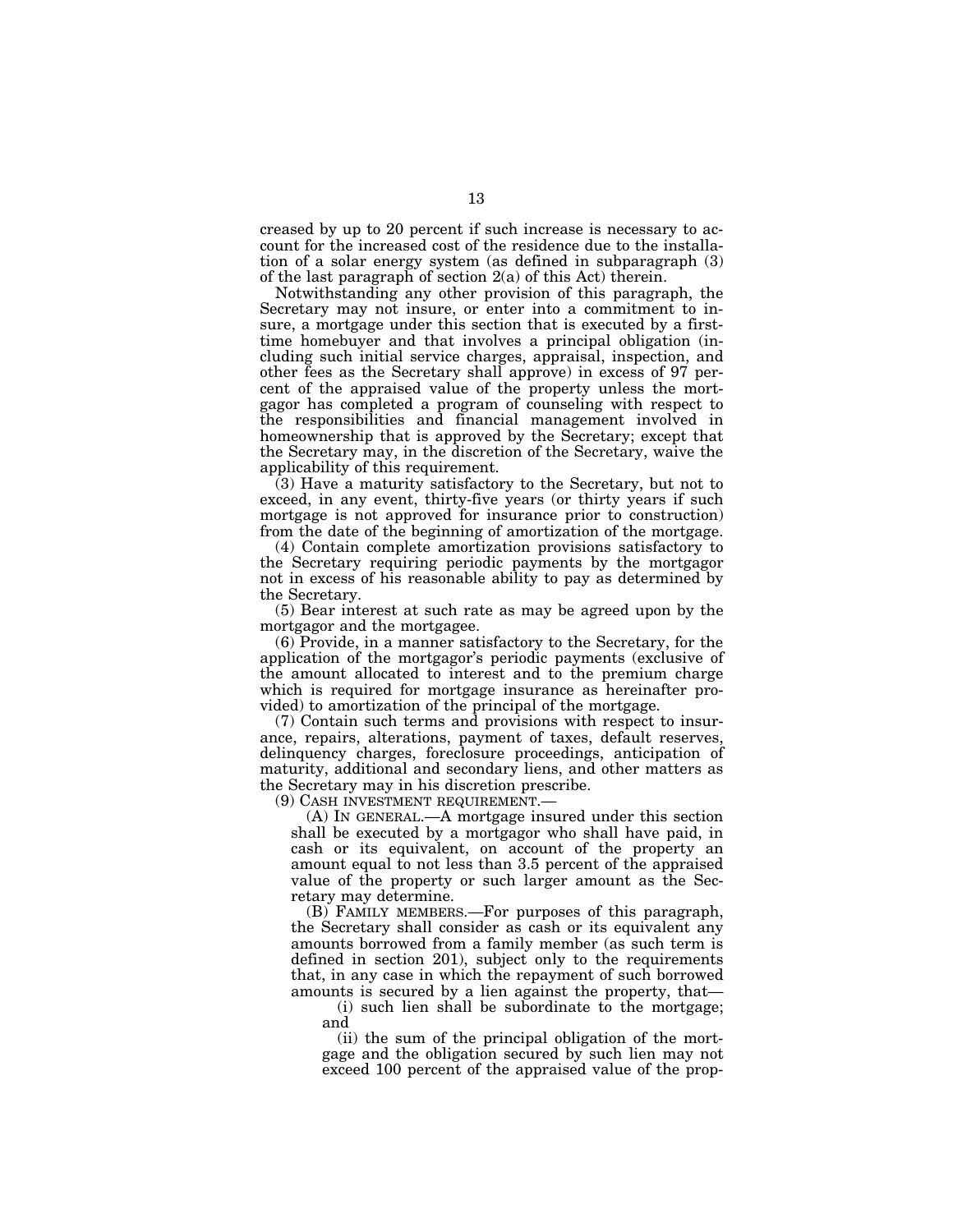erty plus any initial service charges, appraisal, inspection, and other fees in connection with the mortgage.

(C) PROHIBITED SOURCES.—In no case shall the funds required by subparagraph (A) consist, in whole or in part, of funds provided by any of the following parties before, during, or after closing of the property sale:

(i) The seller or any other person or entity that financially benefits from the transaction.

(ii) Any third party or entity that is reimbursed, directly or indirectly, by any of the parties described in clause (i).

This subparagraph shall apply only to mortgages for which the mortgagee has issued credit approval for the borrower on or after October 1, 2008.

 $(c)(1)$  The Secretary is authorized to fix premium charge for the insurance of mortgages under the separate sections of this title but in the case of any mortgage such charge shall be not less than an amount equivalent to one-fourth of 1 per centum per annum nor more than an amount equivalent to 1 per centum per annum of the amount of the principal obligation of the mortgage outstanding at any time, without taking into account delinquent payments or prepayments: *Provided,* That premium charges fixed for insurance (1) under section  $245, 247, 251, 252,$  or  $253$ , or any other financing mechanism providing alternative methods for repayment of a mortgage that is determined by the Secretary to involve additional risk, or (2) under subsection (n) are not required to be the same as the premium charges for mortgages insured under the other provisions of this section, but in no case shall premium charges under subsection (n) exceed 1 per centum per annum: *Provided,* That any reduced premium charge so fixed and computed may, in the discretion of the Secretary, also be made applicable in such manner as the Secretary shall prescribe to each insured mortgage outstanding under the section or sections involved at the time the reduced premium charge is fixed. Such premium charges shall be payable by the mortgagee, either in cash, or in debentures issued by the Secretary under this title at par plus accrued interest, in such manner as may be prescribed by the Secretary: *Provided,* That debentures presented in payment of premium charges shall represent obligations of the particular insurance fund or account to which such premium charges are to be credited: *Provided further,* That the Secretary may require the payment of one or more such premium charges at the time the mortgage is insured, at such discount rate as he may prescribe not in excess of the interest rate specified in the mortgage. If the Secretary finds upon the presentation of a mortgage for insurance and the tender of the initial premium charge or charges so required that the mortgage complies with the provisions of this section, such mortgage may be accepted for insurance by endorsement or otherwise as the Secretary may prescribe; but no mortgage shall be accepted for insurance under this section unless the Secretary finds that the project with respect to which the mortgage is executed is economically sound. In the event that the principal obligation of any mortgage accepted for insurance under this title is paid in full prior to the maturity date, the Secretary is further authorized in his discretion to require the payment by the mortgagee of an adjusted premium charge in such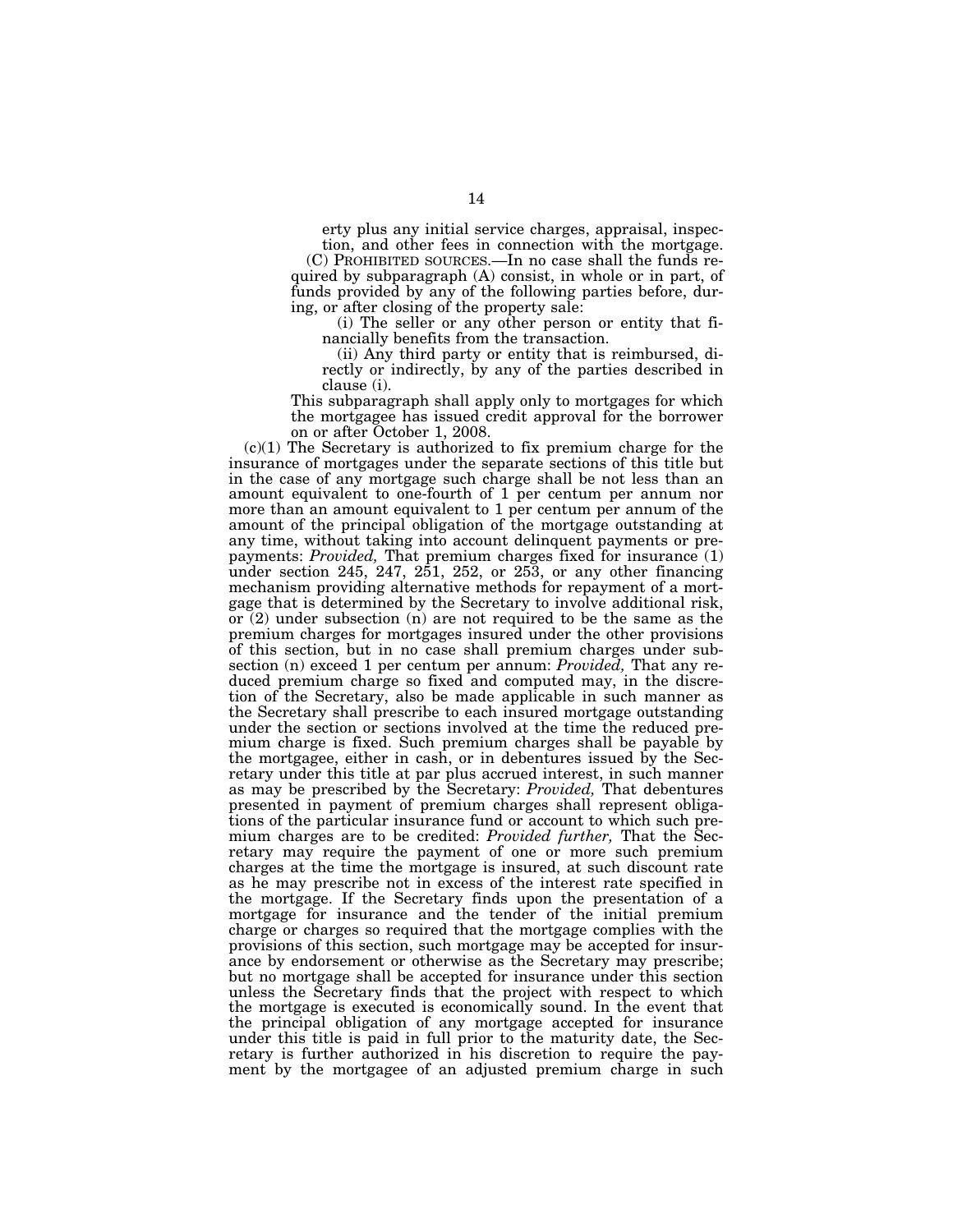amount as the Secretary determines to be equitable, but not in excess of the aggregate amount of the premium charges that the mortgagee would otherwise have been required to pay if the mortgage had continued to be insured until such maturity date; and in the event that the principal obligation is paid in full as herein set forth, the Secretary is authorized to refund to the mortgagee for the account of the mortgagor all, or such portion as he shall determine to be equitable, of the current unearned premium charges theretofore paid: *Provided,* That with respect to mortgages (1) for which the Secretary requires, at the time the mortgage is insured, the payment of a single premium charge to cover the total premium obligation for the insurance of the mortgage, and (2) on which the principal obligation is paid before the number of years on which the premium with respect to a particular mortgage was based, or the property is sold subject to the mortgage or is sold and the mortgage is assumed prior to such time, the Secretary shall provide for refunds, where appropriate, of a portion of the premium paid and shall provide for appropriate allocation of the premium cost among the mortgagors over the term of the mortgage, in accordance with procedures established by the Secretary which take into account sound financial and actuarial considerations.

(2) Notwithstanding any other provision of this section, each mortgage secured by a 1- to 4-family dwelling that is an obligation of the Mutual Mortgage Insurance Fund shall be subject to the following requirements:

(A) The Secretary shall establish and collect, at the time of insurance, a single premium payment in an amount not exceeding 3 percent of the amount of the original insured principal obligation of the mortgage. In the case of a mortgage for which the mortgagor is a first-time homebuyer who completes a program of counseling with respect to the responsibilities and financial management involved in homeownership that is approved by the Secretary, the premium payment under this subparagraph shall not exceed 2.75 percent of the amount of the original insured principal obligation of the mortgage. Upon payment in full of the principal obligation of a mortgage prior to the maturity date of the mortgage, the Secretary shall refund all of the unearned premium charges paid on the mortgage pursuant to this subparagraph, provided that the mortgagor refinances the unpaid principal obligation under title II of this Act.

(B) In addition to the premium under subparagraph (A), the Secretary may establish and collect annual premium payments in an amount not exceeding 1.5 percent of the remaining insured principal balance (excluding the portion of the remaining balance attributable to the premium collected under subparagraph (A) and without taking into account delinquent payments or prepayments) for the following periods:

(i) **[For any]** Subject to subparagraph (D), for any mortgage involving an original principal obligation (excluding any premium collected under subparagraph (A)) that is less than 90 percent of the appraised value of the property (as of the date the mortgage is accepted for insurance), for the first 11 years of the mortgage term.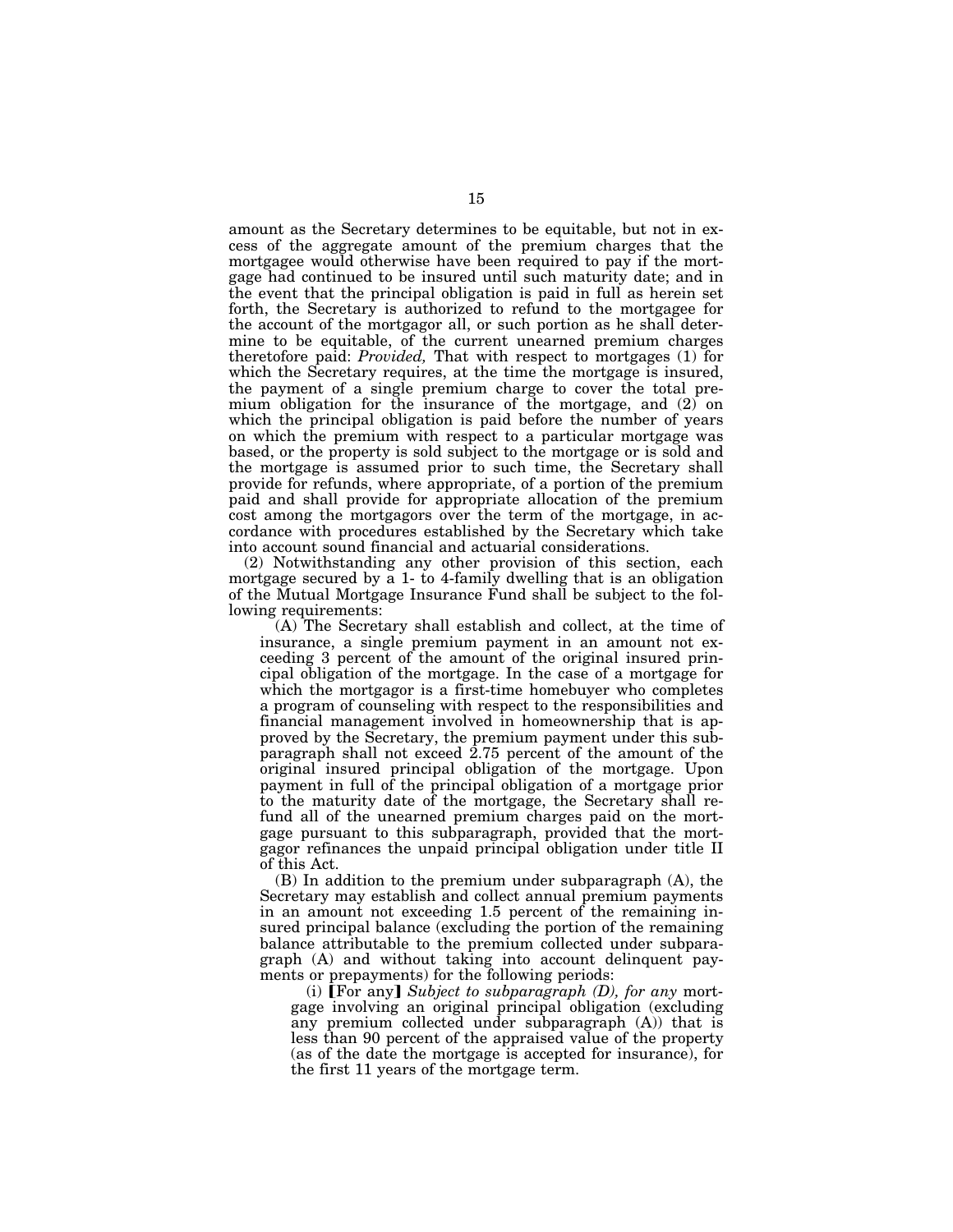(ii) **[For any]** Subject to subparagraph (D), for any mortage involving an original principal obligation (excluding any premium collected under subparagraph (A)) that is greater than or equal to 90 percent of such value, for the first 30 years of the mortgage term; except that notwithstanding the matter preceding clause (i), for any mortgage involving an original principal obligation (excluding any premium collected under subparagraph (A)) that is greater than 95 percent of such value, the annual premium collected during the 30-year period under this clause may be in an amount not exceeding 1.55 percent of the remaining insured principal balance (excluding the portion of the remaining balance attributable to the premium collected under subparagraph (A) and without taking into account delinquent payments or prepayments).

 $(C)(i)$  [In addition] *Subject to subparagraph (D), in addition* to the premiums under subparagraphs (A) and (B), the Secretary shall establish and collect annual premium payments for any mortgage for which the Secretary collects an annual premium payment under subparagraph (B), in an amount described in clause (ii).

(ii)(I) Subject to subclause (II), with respect to a mortgage, the amount described in this clause is 10 basis points of the remaining insured principal balance (excluding the portion of the remaining balance attributable to the premium collected under subparagraph (A) and without taking into account delinquent payments or prepayments).

(II) During the 2-year period beginning on the date of enactment of this subparagraph, the Secretary shall increase the number of basis points of the annual premium payment collected under this subparagraph incrementally, as determined appropriate by the Secretary, until the number of basis points of the annual premium payment collected under this subparagraph is equal to the number described in subclause (I).

*(D) The Secretary may not collect any annual premiums under this paragraph with respect to a mortgage at any time that the remaining insured principal balance (excluding the portion of the remaining balance attributable to the premium collected under subparagraph (A)) is 78 percent or less than the lower of (i) the sales price of the dwelling at the sale in connection with which the mortgage was made, or (ii) the appraised value of the dwelling at the time of the origination of the mortgage.* 

 $(d)(1)$  Except as provided in paragraph (2) of this subsection, notwithstanding provision of this title governing maximum mortgage amounts for insuring a mortgage secured by a one- to four-family dwelling, the maximum amount of the mortgage determined under any such provision may be increased by the amount of the mortgage insurance premium paid at the time the mortgage is insured.

(2) The maximum amount of a mortgage determined under subsection (b)(2)(B) of this section may not be increased as provided in paragraph (1).

(e) Any contract of insurance heretofore or hereafter executed by the Secretary under this title shall be conclusive evidence of the eligibility of the loan or mortgage for insurance, and the validility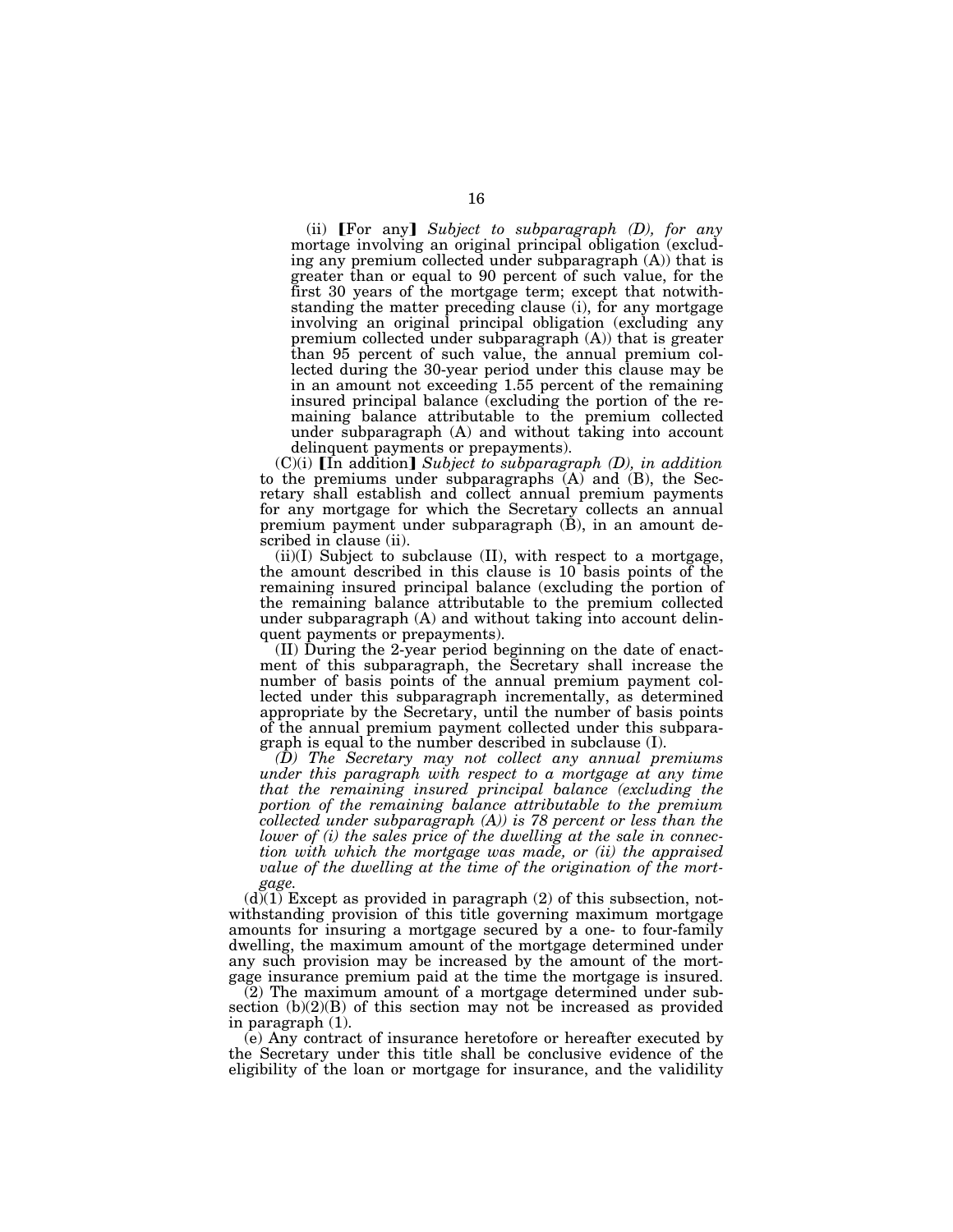of any contract of insurance so executed shall be incontestable in the hands of an approved financial institution or approved mortgagee from the date of the execution of such contract, except for fraud or misrepresentation on the part of such approved financial institution or approved mortgagee.<br>
(f) DISCLOSURE OF OTHER MORTGAGE PRODUCTS.—

 $(1)$  In GENERAL.—In conjunction with any loan insured under this section, an original lender shall provide to each prospective borrower a disclosure notice that provides a 1-page analysis of mortgage products offered by that lender and for which the borrower would qualify.

(2) NOTICE.—The notice required under paragraph (1) shall include—

(A) a generic analysis comparing the note rate (and associated interest payments), insurance premiums, and other costs and fees that would be due over the life of the loan for a loan insured by the Secretary under subsection (b) with the note rates, insurance premiums (if applicable), and other costs and fees that would be expected to be due if the mortgagor obtained instead other mortgage products offered by the lender and for which the borrower would qualify with a similar loan-to-value ratio in connection with a conventional mortgage (as that term is used in section 305(a)(2) of the Federal Home Loan Mortgage Corporation Act (12 U.S.C. 1454(a)(2)) or section  $302(b)(2)$  of the Federal National Mortgage Association Charter Act (12 U.S.C. 1717(b)(2)), as applicable), assuming prevailing interest rates; and

(B) a statement regarding when the requirement of the mortgagor to pay the mortgage insurance premiums for a mortgage insured under this section would terminate, or a statement that the requirement shall terminate only if the mortgage is refinanced, paid off, or otherwise terminated.

 $(g)(1)$  The Secretary may insure a mortgage under this title that is secured by a 1- to 4-family dwelling, or approve a substitute mortgagor with respect to any such mortgage, only if the mortgagor is to occupy the dwelling as his or her principal residence or as a secondary residence, as determined by the Secretary. In making this determination with respect to the occupancy of secondary residences, the Secretary may not insure mortgages with respect to such residences unless the Secretary determines that it is necessary to avoid undue hardship to the mortgagor. In no event may a secondary residence under this subsection include a vacation home, as determined by the Secretary.

(2) The occupancy requirement established in paragraph (1) shall not apply to any mortgagor (or co-mortgagor, as appropriate) that is—

(A) a public entity, as provided in section 214 or 247, or any other State or local government or an agency thereof;

(B) a private nonprofit or public entity, as provided in section  $221(h)$  or  $235(j)$ , or other private nonprofit organization that is exempt from taxation under section  $501(c)(3)$  of the Internal Revenue Code of 1986 and intends to sell or lease the mortgage property to low or moderate-income persons, as determined by the Secretary;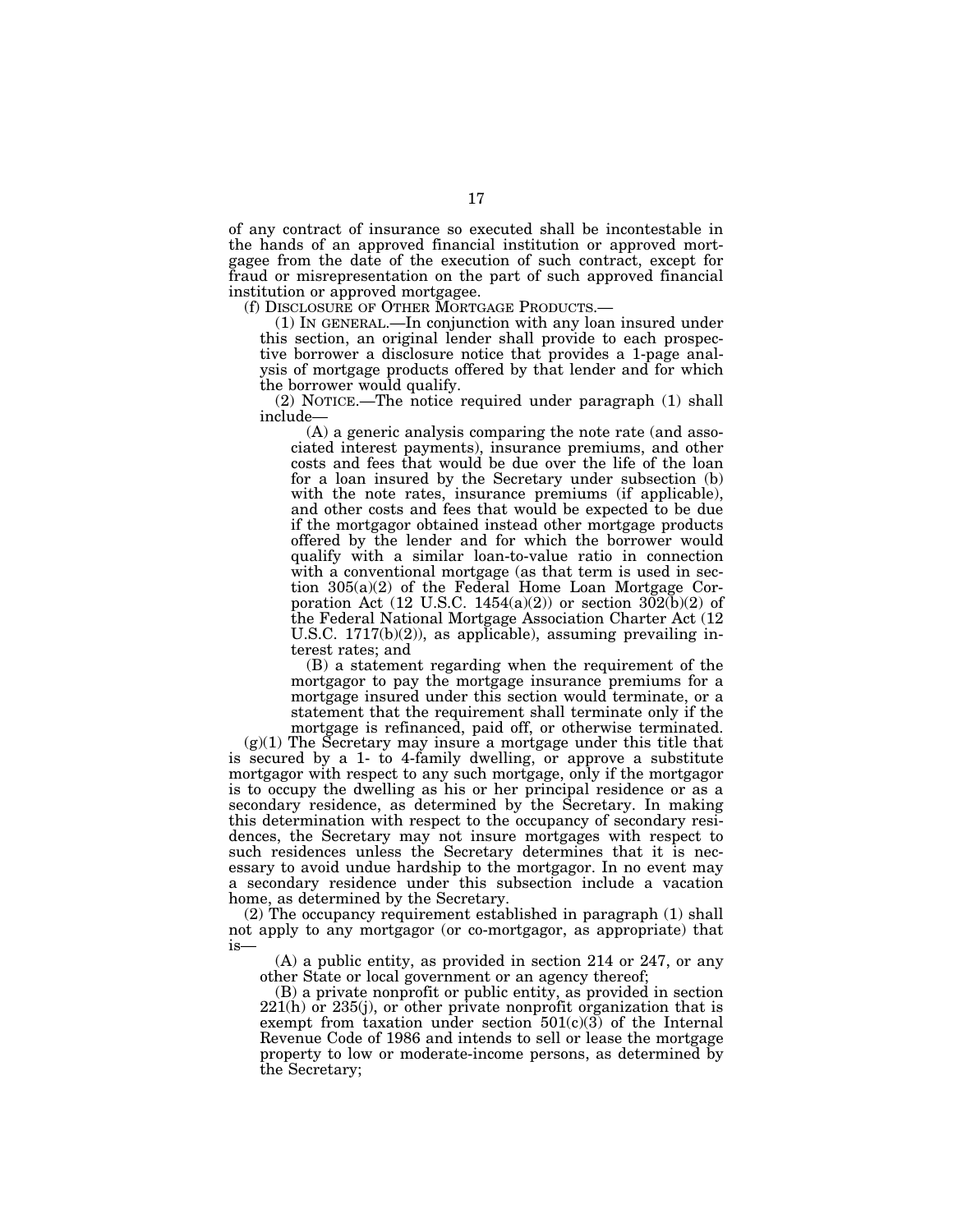(C) an Indian tribe, as provided in section 248;

(D) a serviceperson who is unable to meet such requirement because of his or her duty assignment, as provided in section 216 or subsection  $(b)(4)$  or  $(f)$  of section 222;

(E) a mortgagor or co-mortgagor under subsection (k); or

 $(F)$  a mortgagor that, pursuant to section  $223(a)(7)$ , is refinancing an existing mortgage insured under this Act for not more than the outstanding balance of the existing mortgage, if the amount of the monthly payment due under the refinancing mortgage is less than the amount due under the existing mortgage for the month in which the refinancing mortgage is executed.

(3) For purposes of this subsection, the term ''substitute mortgagor'' means a person who, upon the release by a mortgagee of a previous mortgagor from personal liability on the mortgage note, assumes such liability and agrees to pay the mortgage debt.

(h) Notwithstanding any other provision of this section, the Secretary is authorized to insure any mortgage which involves a principal obligation not in excess of the applicable maximum dollar limit under subsection (b) and not in excess of 100 per centum of the appraised value of a property upon which there is located a dwelling designed principally for a single-family residence, where the mortgagor establishes (to the satisfaction of the Secretary) that his home which he occupied as an owner or as a tenant was destroyed or damaged to such an extent that reconstruction is required as a result of a flood, fire, hurricane, earthquake, storm, or other catastrophe, which the President, pursuant to Robert T. Stafford Disaster Relief and Emergency Assistance Act, has determined to be a major disaster. In any case in which the single family residence to be insured under this subsection is within a jurisdiction in which the President has declared a major disaster to have occurred, the Secretary is authorized, for a temporary period not to exceed 18 months from the date of such Presidential declaration, to enter into agreements to insure a mortgage which involves a principal obligation of up to 100 percent of the dollar limitation determined under section 305(a)(2) of the Federal Home Loan Mortgage Corporation Act for single family residence, and not in excess of 100 percent of the appraised value.

(j) Loans secured by mortgages insured under this section shall not be taken into account in determining the amount of real estate loans which a national bank may make in relation to its capital and surplus or its time and savings deposits.

 $(k)(1)$  The Secretary may, in order to assist in the rehabilitation of one- to four-family structures used primarily for residential purposes, insure and make commitments to insure rehabilitation loans (including advances made during rehabilitation) made by financial institutions. Such commitments to insure and such insurance shall be made upon such terms and conditions which the Secretary may prescribe and which are consistent with the provisions of subsections (b), (c), (e), (i) and (j) of this section, except as modified by the provisions of this subsection.

 $(2)$  For the purpose of this subsection—

(A) the term ''rehabilitation loan'' means a loan, advance of credit, or purchase of an obligation representing a loan or advance of credit, made for the purpose of financing—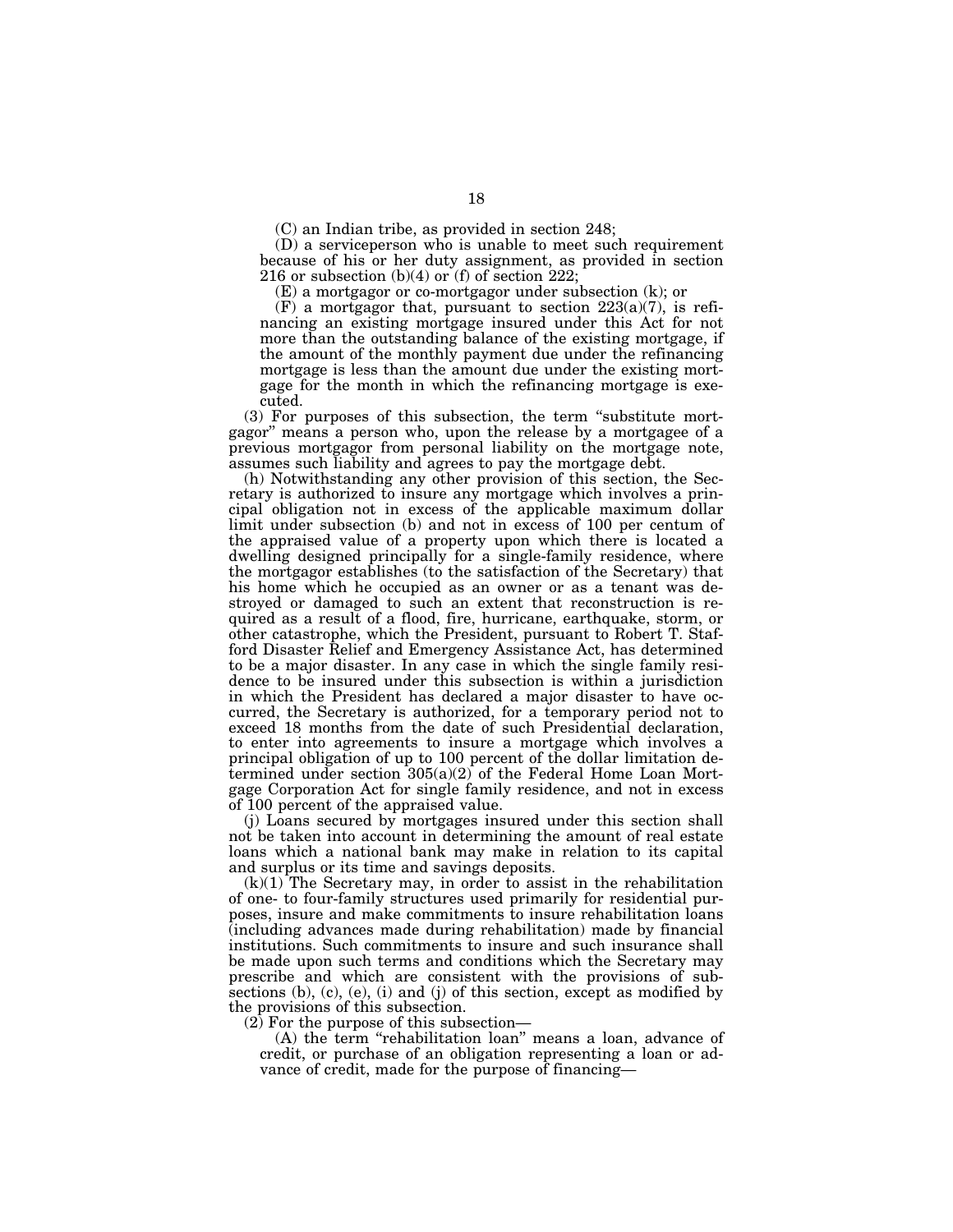(i) the rehabilitation of an existing one- to four-unit structure which will be used primarily for residential purposes;

(ii) the rehabilitation of such a structure and the refinancing of the outstanding indebtedness on such structure and the real property on which the structure is located; or

(iii) the rehabilitation of such a structure and the purchase of the structure and the real property on which it is located; and

(B) the term "rehabilitation" means the improvement (including improvements designed to meet cost-effective energy conservation standards prescribed by the Secretary) or repair of a structure, or facilities in connection with a structure, and may include the provision of such sanitary or other facilities as are required by applicable codes, a community development plan, or a statewide property insurance plan to be provided by the owner or tenant of the project. The term ''rehabilitation'' may also include measures to evaluate and reduce lead-based paint hazards, as such terms are defined in section 1004 of the Residential Lead-Based Paint Hazard Reduction Act of 1992.

(3) To be eligible for insurance under this subsection, a rehabilitation loan shall—

(A) involve a principal obligation (including such initial service charges, appraisal, inspection, and other fees as the Secretary shall approve) in an amount which does not exceed, when added to any outstanding indebtedness of the borrower which is secured by the structure and the property on which it is located, the amount specified in subsection (b)(2); except that, in determining the amount of the principal obligation for purposes of this subsection, the Secretary shall establish as the appraised value of the property an amount not to exceed the sum of the estimated cost of rehabilitation and the Secretary's estimate of the value of the property before rehabilitation;

(B) bear interest at such rate as may be agreed upon by the borrower and the financial institution;

(C) be an acceptable risk, as determined by the Secretary; and

(D) comply with such other terms, conditions, and restrictions as the Secretary may prescribe.

(4) Any rehabilitation loan insured under this subsection may be refinanced and extended in accordance with such terms and conditions as the Secretary may prescribe, but in no event for an additional amount or term which exceeds the maximum provided for in this subsection.

(5) All funds received and all disbursements made pursuant to the authority established by this subsection shall be credited or charged as appropriate, to the Mutual Mortgage Insurance Fund, and insurance benefits shall be paid in cash out of such Fund or in debentures executed in the name of such Fund. Insurance benefits paid with respect to loans secured by a first mortgage and insured under this subsection shall be paid in accordance with section 204. Insurance benefits paid with respect to loans secured by a mortgage other than a first mortgage and insured under this subsection shall be paid in accordance with paragraphs (6) and (7) of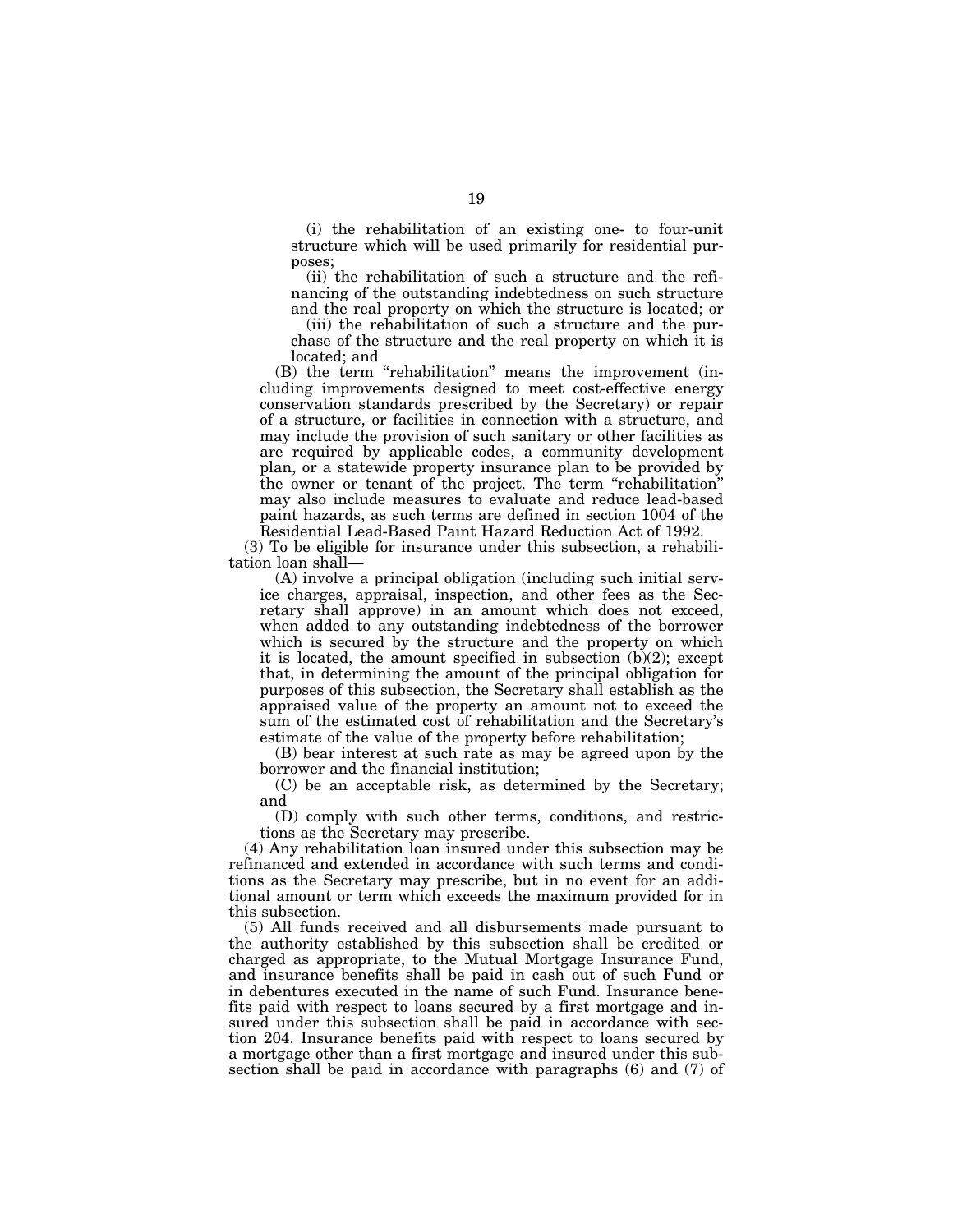section 220(h), except that reference to "this subsection" in such paragraphs shall be construed as referring to this subsection.

(6) The Secretary is authorized, for a temporary period not to exceed 18 months from the date on which the President has declared a major disaster to have occurred, to enter into agreements to insure a rehabilitation loan under this subsection which involves a principal obligation of up to 100 percent of the dollar limitation determined under section  $305(a)(2)$  of the Federal Home Loan Mortgage Corporation Act for a residence of the applicable size, if such loan is secured by a structure and property that are within a jurisdiction in which the President has declared such disaster, pursuant to the Robert T. Stafford Disaster Relief and Emergency Assistance Act, and if such loan otherwise conforms to the loan-to-value ratio and other requirements of this subsection.

 $(n)(1)$  The Secretary is authorized to insure under this section any mortgage meeting the requirements of subsection (b) of this section, except as modified by this subsection. To be eligible, the mortgage shall involve a dwelling unit in a cooperative housing project which is covered by a blanket mortgage insured under this Act or the construction of which was completed more than a year prior to the application for the mortgage insurance. The mortgage amount as determined under the other provisions of subsection (b) of this section shall be reduced by an amount equal to the portion of the unpaid balance of the blanket mortgage covering the project which is attributable (as of the date the mortgage is accepted for insurance) to such unit.

(2) For the purpose of this subsection—

(A) The terms ''home mortgage'' and ''mortgage'' include a first or subordinate mortgage or lien given (in accordance with the laws of the State where the property is located and accompanied by such security and other undertakings as may be required under regulations of the Secretary) to secure a loan made to finance the purchase of stock or membership in a cooperative ownership housing corporation the permanent occupancy of the dwelling units of which is restricted to members of such corporation, where the purchase of such stock or membership will entitle the purchaser to the permanent occupancy of one of such units.

(B) The terms ''appraised value of the property'', ''value of the property'', and ''value'' include the appraised value of a dwelling unit in a cooperative housing project of the type described in subparagraph (A) where the purchase of the stock or membership involved will entitle the purchaser to the permanent occupancy of that unit; and the term ''property'' includes a dwelling unit in such a cooperative project.

(C) The terms ''mortgagor'' includes a person or persons giving a first or subordinate mortgage or lien (of the type described in subparagraph (A)) to secure a loan to finance the purchase of stock or membership in a cooperative housing corporation.

(r) The Secretary shall take appropriate actions to reduce losses under the single-family mortgage insurance programs carried out under this title. Such actions shall include—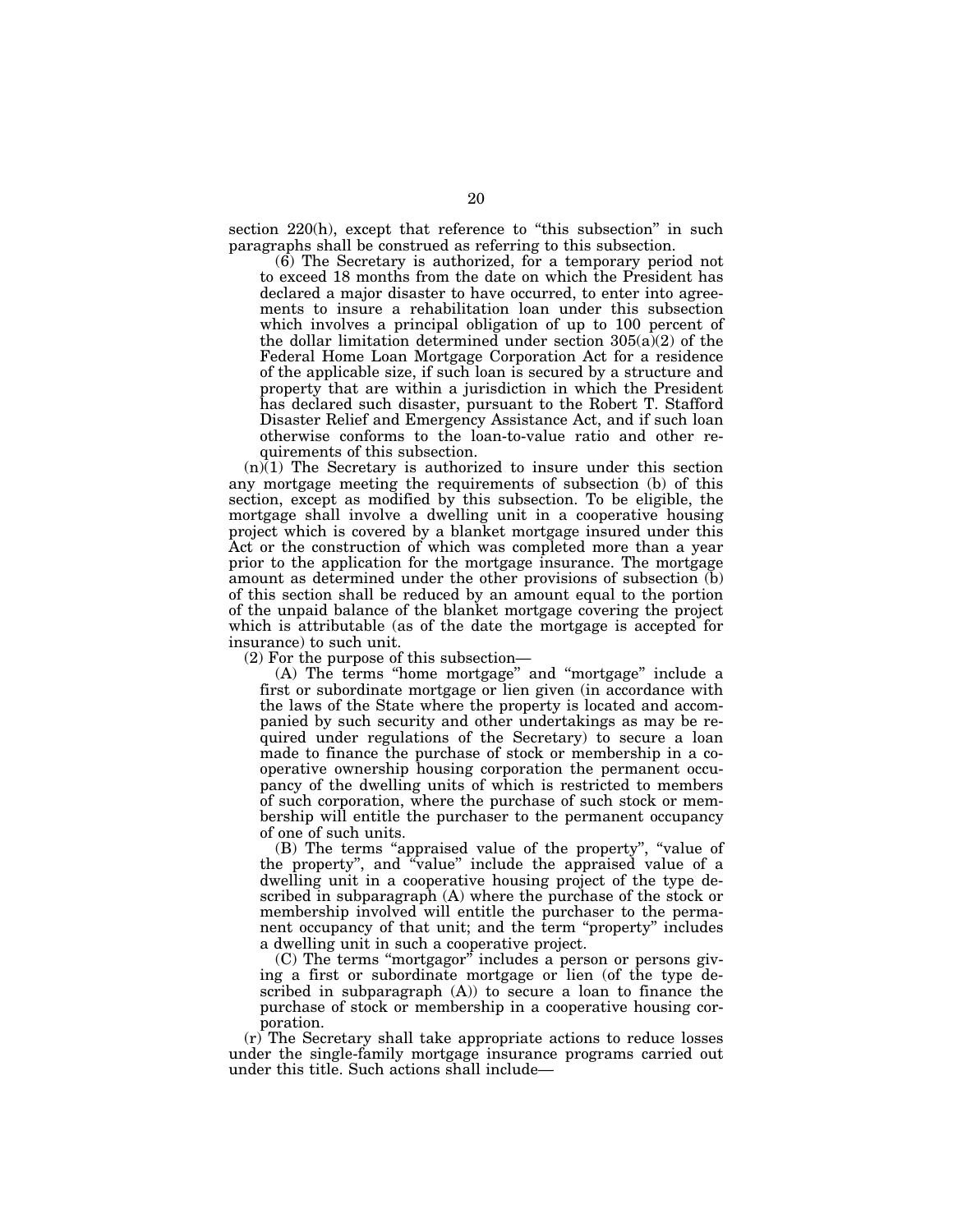(1) an annual review by the Secretary of the rate of early serious defaults and claims, in accordance with section 533;

(2) requiring that at least one person acquiring ownership of a one- to four-family residential property encumbered by a mortgage insured under this title be determined to be creditworthy under standards prescribed by the Secretary, whether or not such person assumes personal liability under the mortgage (except that acquisitions by devise or descent shall not be subject to this requirement);

(3) in any case where personal liability under a mortgage is assumed, requiring that the original mortgagor be advised of the procedures by which he or she may be released from liability; and

(4) providing counseling, either directly or through third parties, to delinquent mortgagors whose mortgages are insured under this section 203 ( $12 \text{ U.S.C. } 1709$ ), using the Fund to pay for such counseling.

In any case where the homeowner does not request a release from liability, the purchaser and the homeowner shall have joint and several liability for any default for a period of 5 years following the date of the assumption. After the close of such 5-year period, only the purchaser shall be liable for any default on the mortgage unless the mortgage is in default at the time of the expiration of the 5-year period.

 $\lceil (s) \rceil$ 

 $(t)(1)$  Each mortgagee (or servicer) with respect to a mortgage under this section shall provide each mortgagor of such mortgagee (or servicer) written notice, not less than annually, containing a statement of the amount outstanding for prepayment of the principal amount of the mortgage and describing any requirements the mortgagor must fulfill to prevent the accrual of any interest on such principal amount after the date of any prepayment. This paragraph shall apply to any insured mortgage outstanding on or after the expiration of the 90-day period beginning on the date of effectiveness of final regulations implementing this paragraph.

(2) Each mortgagee (or servicer) with respect to a mortgage under this section shall, at or before closing with respect to any such mortgage, provide the mortgagor with written notice (in such form as the Secretary shall prescribe, by regulation, before the expiration of the 90-day period beginning upon the date of the enactment of the Cranston-Gonzalez National Affordable Housing Act) describing any requirements the mortgagor must fulfill upon prepayment of the principal amount of the mortgage to prevent the accrual of any interest on the principal amount after the date of such prepayment. This paragraph shall apply to any mortgage executed after the expiration of the period under paragraph (1).

(u)(1) No mortgagee may make or hold mortgages insured under this section if the customary lending practices of the mortgagee, as determined by the Secretary pursuant to section 539, provide for a variation in mortgage charge rates that exceeds 2 percent for insured mortgages made by the mortgagee on dwellings located within an area. The Secretary shall ensure that any permissible variations in the mortgage charge rates of any mortgagee are based only on actual variations in fees or costs to the mortgagee to make the loan.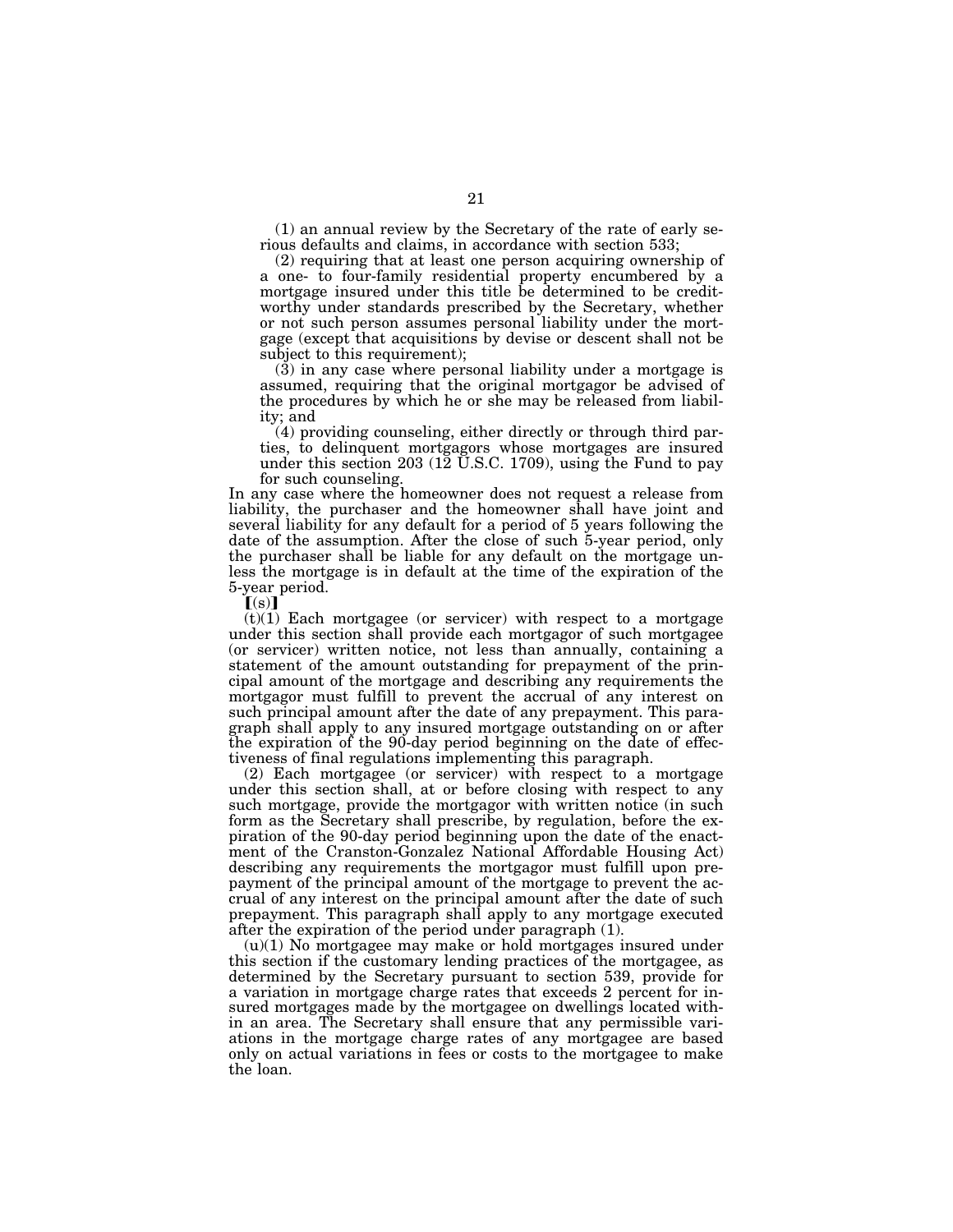(2) For purposes of this subsection—

(A) the term "area" means a metropolitan statistical area as established by the Office of Management and Budget;

(B) the term ''mortgage charges''' includes the interest rate, discount points, loan origination fee, and any other amount charged to a mortgagor with respect to an insured mortgage; and

(C) the term ''mortgage charge rate'' means the amount of mortgage charges for an insured mortgage expressed as a percentage of the initial principal amount of the mortgage.

(v) The insurance of a mortgage under this section in connection with the assistance provided under section 8(y) of the United States Housing Act of 1937 shall be the obligation of the Mutual Mortgage Insurance Fund.

(w) ANNUAL REPORT.—The Secretary of Housing and Urban Development shall submit to the Congress an annual report on the single family mortgage insurance program under this section. Each report shall set forth—

(1) an analysis of the income groups served by the single family insurance program, including—

(A) the percentage of borrowers whose incomes do not exceed 100 percent of the median income for the area;

(B) the percentage of borrowers whose incomes do not

exceed 80 percent of the median income for the area; and (C) the percentage of borrowers whose incomes do not

exceed 60 percent of the median income for the area;

(2) an analysis of the percentage of minority borrowers annually assisted by the program; the percentage of central city borrowers assisted and the percentage of rural borrowers assisted by the program;

(3) the extent to which the Secretary in carrying out the program has employed methods to ensure that needs of low and moderate income families, underserved areas, and historically disadvantaged groups are served by the program; and

(4) the current impediments to having the program serve low and moderate income borrowers; borrowers from central city areas; borrowers from rural areas; and minority borrowers.

 $(1)$  In GENERAL.—Not later than 60 days after the date of the enactment of this subsection, and annually thereafter, the Secretary shall submit to Congress a report on the plan of the Secretary to address each material weakness, reportable condition, and noncompliance with an applicable law or regulation (as defined by the Director of the Office of Management and Budget) identified in the most recent audited financial statement of the Federal Housing Administration submitted under section 3515 of title 31, United States Code.

(2) CONTENTS OF ANNUAL REPORT.—Each report submitted under paragraph (1) shall include—

(A) an estimate of the resources, including staff, information systems, and contract assistance, required to address each material weakness, reportable condition, and noncompliance with an applicable law or regulation described in paragraph (1), and the costs associated with those resources;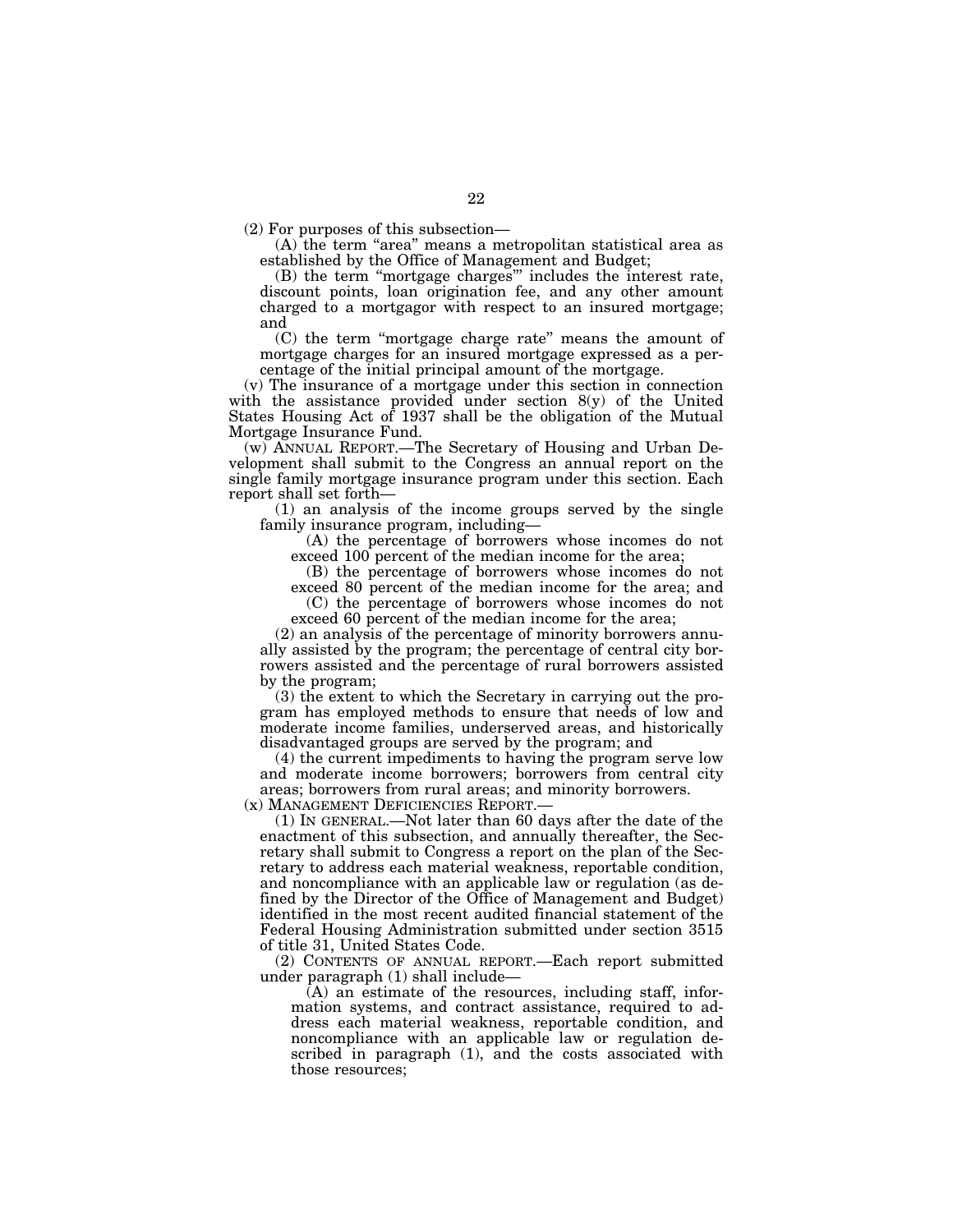(B) an estimated timetable for addressing each material weakness, reportable condition, and noncompliance with an applicable law or regulation described in paragraph (1); and

(C) the progress of the Secretary in implementing the plan of the Secretary included in the report submitted under paragraph (1) for the preceding year, except that this subparagraph does not apply to the initial report submitted under paragraph (1).<br>(y) REQUIREMENTS FOR MORTGAGES FOR CONDOMINIUMS.

(1) PROJECT RECERTIFICATION REQUIREMENTS.—Notwithstanding any other law, regulation, or guideline of the Secretary, including chapter 2.4 of the Condominium Project Approval and Processing Guide of the FHA, the Secretary shall streamline the project certification requirements that are applicable to the insurance under this section for mortgages for condominium projects so that recertifications are substantially less burdensome than certifications. The Secretary shall consider lengthening the time between certifications for approved properties, and allowing updating of information rather than resubmission.

(2) COMMERCIAL SPACE REQUIREMENTS.—Notwithstanding any other law, regulation, or guideline of the Secretary, including chapter 2.1.3 of the Condominium Project Approval and Processing Guide of the FHA, in providing for exceptions to the requirement for the insurance of a mortgage on a condominium property under this section regarding the percentage of the floor space of a condominium property that may be used for nonresidential or commercial purposes, the Secretary shall provide that—

(A) any request for such an exception and the determination of the disposition of such request may be made, at the option of the requester, under the direct endorsement lender review and approval process or under the HUD review and approval process through the applicable field office of the Department; and

(B) in determining whether to allow such an exception for a condominium property, factors relating to the economy for the locality in which such project is located or specific to project, including the total number of family units in the project, shall be considered.

Not later than the expiration of the 90-day period beginning on the date of the enactment of this paragraph, the Secretary shall issue regulations to implement this paragraph, which shall include any standards, training requirements, and remedies and penalties that the Secretary considers appropriate.

(3) TRANSFER FEES.—Notwithstanding any other law, regulation, or guideline of the Secretary, including chapter 1.8.8 of the Condominium Project Approval and Processing Guide of the FHA and section 203.41 of the Secretary's regulations (24 CFR 203.41), existing standards of the Federal Housing Finance Agency relating to encumbrances under private transfer fee covenants shall apply to the insurance of mortgages by the Secretary under this section to the same extent and in the same manner that such standards apply to the purchasing, in-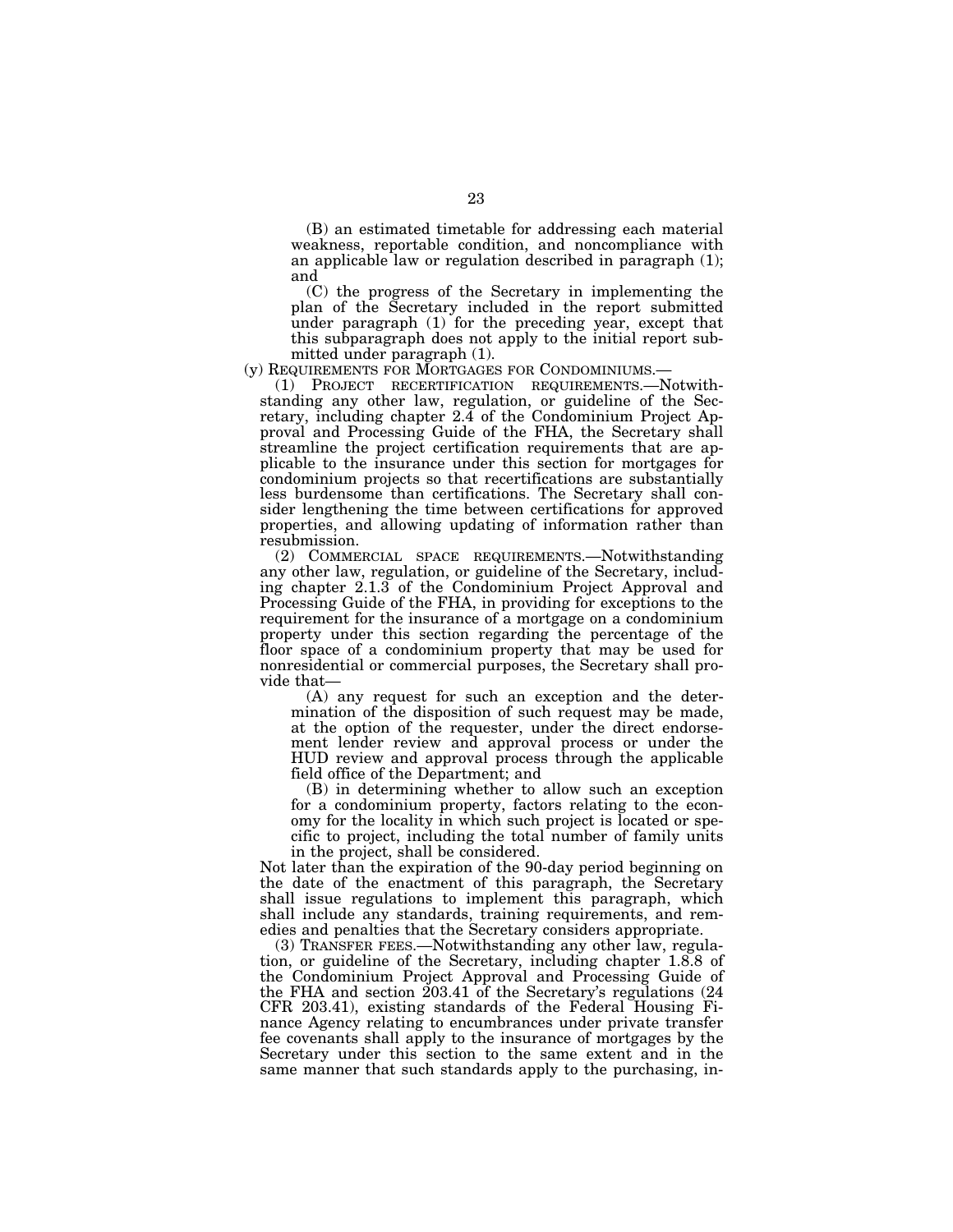vesting in, and otherwise dealing in mortgages by the Federal National Mortgage Association and the Federal Home Loan Mortgage Corporation. If the provisions of part 1228 of the Director of the Federal Housing Finance Agency's regulations (12 CFR part 1228) are amended or otherwise changed after the date of the enactment of this paragraph, the Secretary of Housing and Urban Development shall adopt any such amendments or changes for purposes of this paragraph, unless the Secretary causes to be published in the Federal Register a notice explaining why the Secretary will disregard such amendments or changes within 90 days after the effective date of such amendments or changes.

(4) OWNER-OCCUPANCY REQUIREMENT.—

(A) ESTABLISHMENT OF PERCENTAGE REQUIREMENT.—Not later than the expiration of the 90-day period beginning on the date of the enactment of this paragraph, the Secretary shall, by rule, notice, or mortgagee letter, issue guidance regarding the percentage of units that must be occupied by the owners as a principal residence or a secondary residence (as such terms are defined by the Secretary), or must have been sold to owners who intend to meet such occupancy requirements, including justifications for the percentage requirements, in order for a condominium project to be acceptable to the Secretary for insurance under this section of a mortgage within such condominium property.

(B) FAILURE TO ACT.—If the Secretary fails to issue the guidance required under subparagraph (A) before the expiration of the 90-day period specified in such clause, the following provisions shall apply:

(i) 35 PERCENT REQUIREMENT.—In order for a condominium project to be acceptable to the Secretary for insurance under this section, at least 35 percent of all family units (including units not covered by FHA-insured mortgages) must be occupied by the owners as a principal residence or a secondary residence (as such terms are defined by the Secretary), or must have been sold to owners who intend to meet such occupancy requirement.

(ii) OTHER CONSIDERATIONS.—The Secretary may increase the percentage applicable pursuant to clause (i) to a condominium project on a project-by-project or regional basis, and in determining such percentage for a project shall consider factors relating to the economy for the locality in which such project is located or specific to project, including the total number of family units in the project.

\* \* \* \* \* \* \*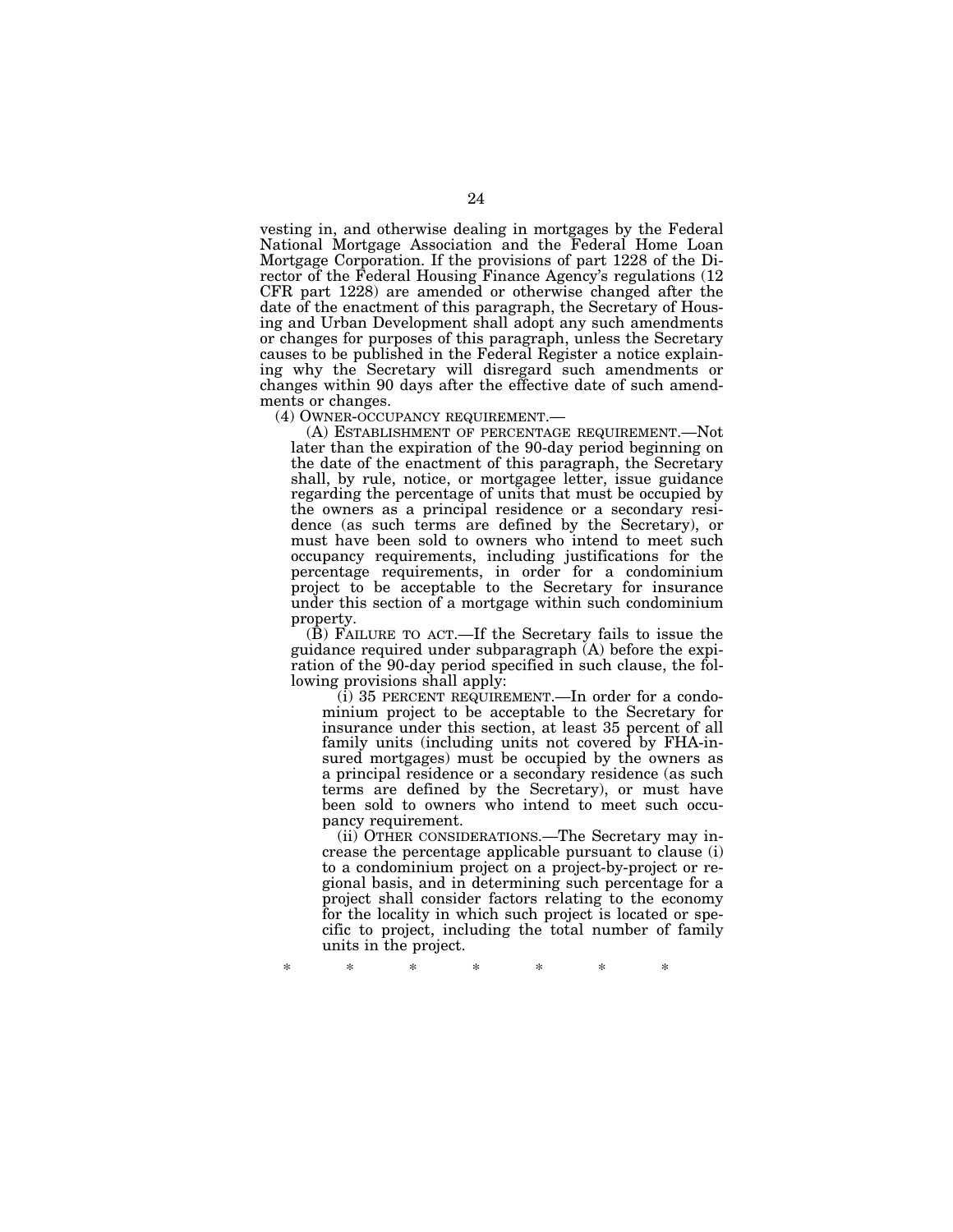# MINORITY VIEWS

H.R. 3141, the *FHA Loan Affordability Act*, would prevent the Federal Housing Administration (FHA) from charging its annual Mortgage Insurance Premium (MIP) when a borrower's loan-tovalue ratio (LTV) reaches 78 percent. While Committee Republicans appreciate the effort of this bill to move FHA's processes closer to that of private mortgage insurance (PMI), the bill as currently drafted fails to consider the inherent differences between PMI and FHA's programs.

When a loan insured with PMI reaches a LTV of 78, both the MIP and the mortgage insurance coverage are terminated. However, in the case of FHA, mortgage insurance continues for the entirety of the loan, even if the MIP payments are stopped. This "lifeof-loan'' coverage means that the FHA has a continuing financial obligation to the loan that differs from PMI's coverage on a mortgage. Stopping MIP payments to FHA would negatively impact FHA's Mortgage Insurance Fund (MMIF) and would likely cause the MIP payments to increase before the borrower had reached an LTV of 78 in order to account for the cost of covering the default risk for the entirety of the loan.

In fact, this experiment has been tried before and ended in failure. In 2013, the Obama Administration terminated the experiment out of concern for the harmful effect it was having on the MMIF. Current estimates from FHA reveal that the legislation as proposed would reduce contributions to the MMIF by approximately \$1.7 billion each year. Proponents of this legislation assert that loans that have amortized to 78 percent present little risk to FHA and the MMIF. However, FHA's own statistics show this not to be the case, with typical FHA loans reaching a LTV of 78 at around 9 years and roughly one-fifth of all defaults occurring after a nine year period. Committee Republicans respect the effort to make owning a home more affordable, but this bill is not the solution, and will likely have the opposite effect.

> DAVID KUSTOFF.<br>LANCE GOODEN.<br>SCOTT TIPTON.<br>TREY HOLLINGSWORTH.<br>JOHN ROSE.<br>DENVER RIGGLEMAN.<br>TOM EMMER.<br>FRENCH HILL.<br>PATRICK MCHENRY.<br>ANDY BARR.<br>FRANK D. LUCAS. BILL HUIZENGA. STEVE STIVERS. PETER T. KING.